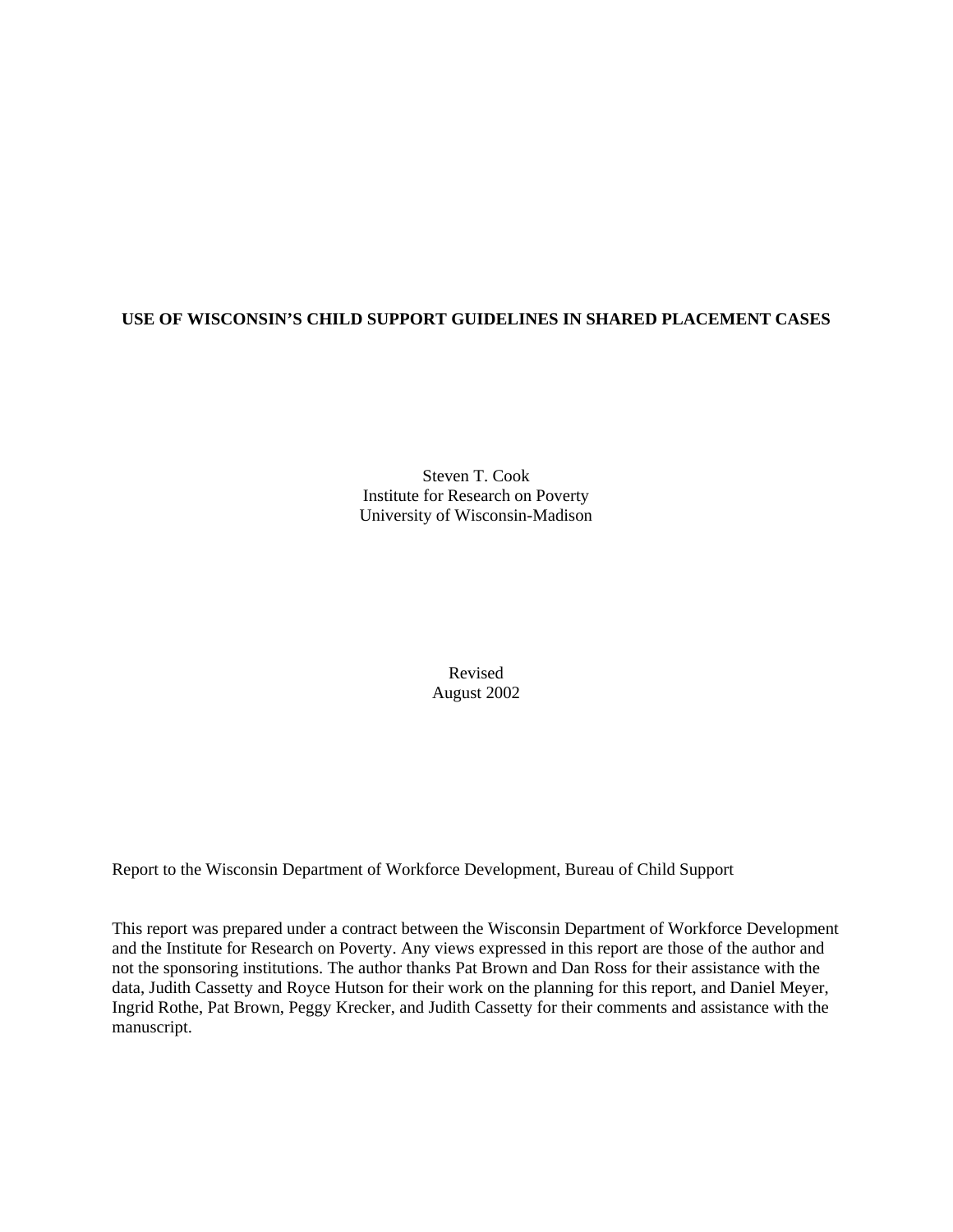#### **Summary**

The Wisconsin child support guidelines, which base awards on a percentage of the noncustodial parent's gross income, specify adjustments for cases in which (1) the noncustodial parent has a previous support order, (2) some children are placed with one parent, some with the other ("split placement"), and (3) a child spends part of the time with one parent, some with the other ("shared placement"). Placement may be equally or unequally shared.

This report examines the use of the guidelines in shared placement cases, using data from the Wisconsin Court Record Database for two time periods: (1) under the September 1987 standard and (2) under the March 1995 standard. Both standards prescribed the use of shared placement rules in cases where the child was placed with each parent for more than 30 percent of a year (109.5 days), but differed in how they calculated adjustments for the percentage of time the child was actually with each parent. The analysis is limited to divorced parents, because shared placement appeared to be extremely uncommon in paternity cases. The larger number of shared placement cases in records after 1995 suggests that use of this determination is rising.

It proved difficult to identify many shared placement cases. It was not always clear which cases met the 30 percent of time criteria, the actual number of days the child spent with each parent, the income of at least one parent or (under the 1995 guideline) of both parents. Some cases were excluded because they had two-part or "hybrid" orders, based on some combination of a fixed amount and a percentage, which made calculating compliance very difficult. It was necessary to estimate income for a significant percentage of cases. Thus orders were considered to be compliant with the guideline if they fell within 10 percent of the guideline amount. A large proportion of shared placement cases in fact had no order at all.

The tables estimate compliance with the guidelines in each cohort and for a wide variety of subgroups—by age and income of either parent, by number, sex, and age of children, by length of marriage, by residential location. One of the purposes of the 1995 revision was to address the absence of guidelines in cases where placement is equally shared between the parents, which is now by far the most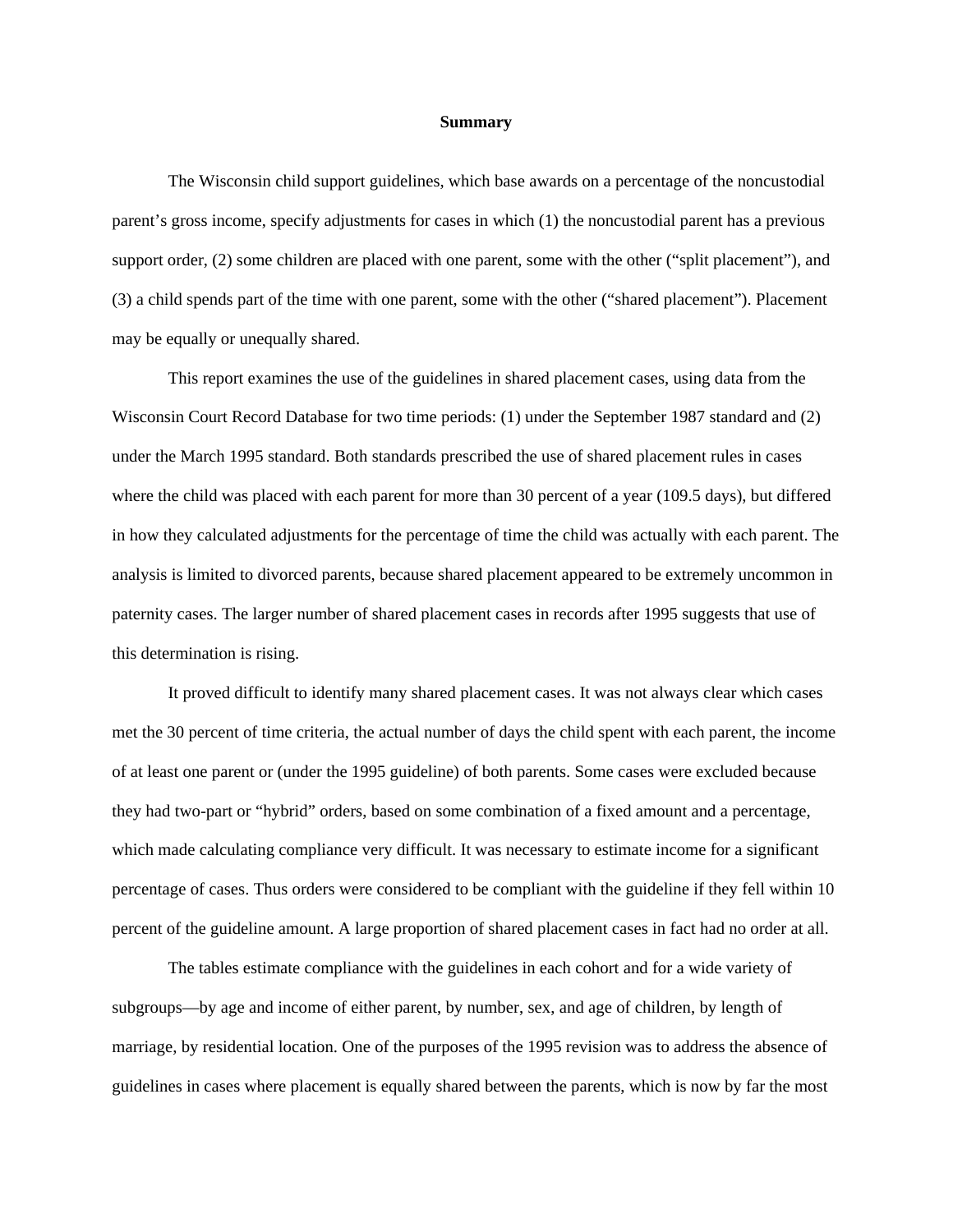common outcome in custody cases. Such cases, however, were still much more likely to have no order, or to have orders below the guideline, than were unequal shared cases.

The effects of most other variables were largely as might be expected. For example, when mothers, or both parents, have an attorney, there is both a higher likelihood of an order and a higher likelihood that it is above the guidelines. But when only fathers have an attorney, or neither parent has one, there is a lower likelihood that any order is in compliance with the guidelines. Another example is income: higher mother's income is associated with a lower likelihood of a support order, higher father's income increases both the likelihood of an order and the probability that the order will be above the guideline.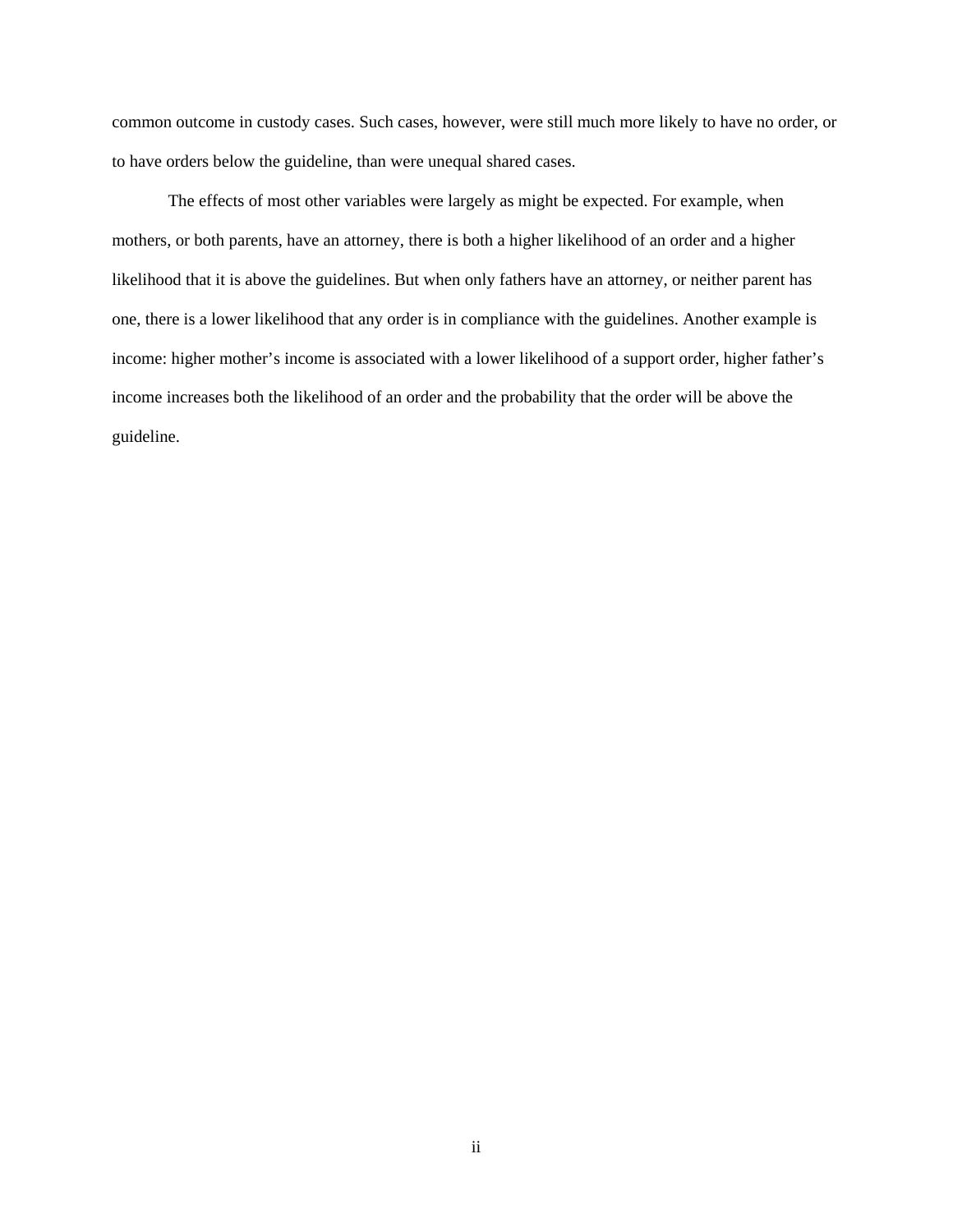# I. INTRODUCTION

l

In 1984 the state of Wisconsin established a guideline which set child support orders based on a percentage of the noncustodial parent's gross income, in order to address the large variations in child support orders issued before that time. After early experiences with this guideline proved positive, in 1987 it was made presumptive, that is, it was to be used unless the court explicitly found it to be inappropriate (Wis. Stat. Sects. 767.25 and 767.51). The guideline bases child support orders on the number of children covered by the order: 17 percent of income for one child, 25 percent for two, and 29, 31, and 34 percent for three, four, and five or more children. In addition, the guideline specifies adjustments which the court may make to this schedule for cases in which the noncustodial parent has a previous child support order for additional children ("serial obligors"), for cases in which physical placement of the children is shared between the two parents ("shared placement"<sup>[1](#page-3-0)</sup>), and for cases in which some children are placed with one parent, and some with the other ("split placement").

This report examines the use of the guideline among these shared placement cases. It is one of several reports that the state of Wisconsin has commissioned on the use of the percentage-of-income guideline[2](#page-3-1) . Whereas previous reports have examined guideline usage in sole placement cases and in serial obligor cases, this is the first report in the series to examine shared placement cases.

<span id="page-3-0"></span><sup>&</sup>lt;sup>1</sup>Cases are considered to be shared placement when the children stay overnight with each parent more than 30 percent of the year (or if a judge determines that other time spent with a parent is equivalent to an overnight stay).

<span id="page-3-1"></span><sup>&</sup>lt;sup>2</sup>Earlier reports include: "Use of Percentage-of-Income Standard to Set Child Support: Experience in Twenty Counties, September 1987-December 1989" (Melli and Bartfeld, 1991); "The Use of Percentage of Income Standard to Set Child Support in Wisconsin: An Update" (Melli and McCall, 1993); "To What Extent is the Percentage-of-Income Guideline Used to Set Child Support Orders in Wisconsin?" (Meyer and Hu, 1996). "Are Child Support Reforms Actually Implemented?" (Meyer, Hu, and Wimer, 1998); "Use of Wisconsin's Child Support Guidelines in Paternity and Serial Obligor Cases" (Rothe, Hu, and Wimer, 2000a); "Use of Wisconsin's Child Support Guidelines in Divorce and Serial Obligor Cases" (Rothe, Hu, and Wimer, 2000b); and "Use of Wisconsin's Child Support Guidelines: A Preliminary Report" (Rothe and Hu, 2001).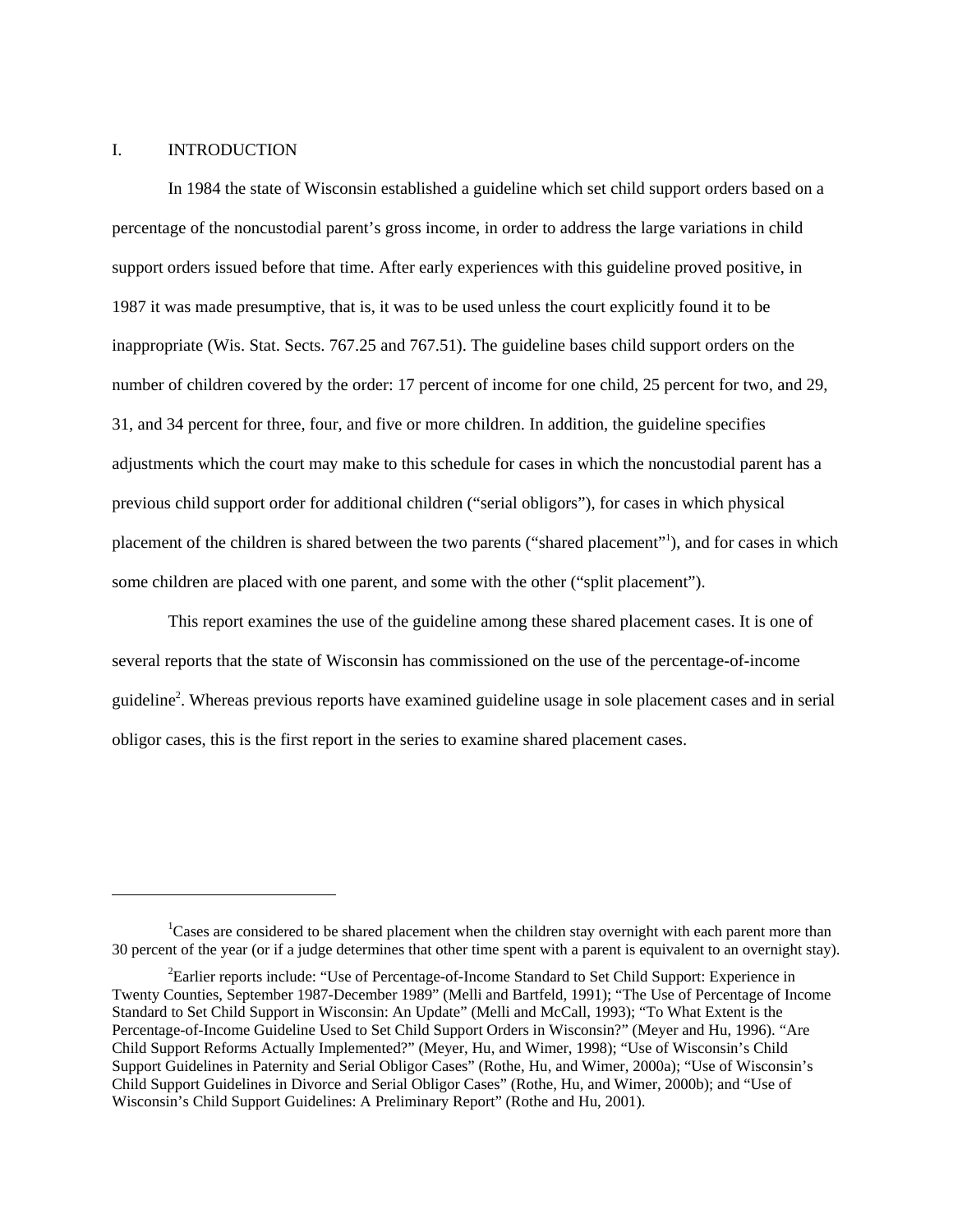#### WISCONSIN CHILD SUPPORT GUIDELINES FOR SHARED PLACEMENT CASES

#### Percentage-of-Income Guidelines for Shared Placement Cases

1

Analyzing the use of child support guidelines for shared placement cases poses several difficulties. The first difficulty arises from the fact that the adjustments for shared placement cases are quite complex, depending on the exact percentage of time the children are to spend with each parent and the incomes of both parents. Second, the adjustments to be made to shared placement cases have changed over time, so that in order to compare the use of the guidelines for shared placement cases at different points in time we must be careful to use the guideline adjustments in effect during that period.<sup>[3](#page-4-0)</sup>

The data we will be examining in this report come from two time periods: the first has orders that were issued when the September 1987 standard was in effect, and the second has orders that were issued when the March 1995 standard was in effect, so we will concentrate on these two standards. For both standards the administrative rules state that shared placement adjustment may be used in those cases where the child is place with each parent for more than 30 percent of a year (i.e., 109.5 days). In cases where children are placed with a parent 30 percent of the year or less courts are directed to use the standard for sole placement cases with no adjustment.

In the September 1987 standard the adjustment for shared placement obligors involved determining the number of overnights beyond 109.5 (and less than 183) that the children are placed with a parent, multiplying that number of overnights times the obligor's daily child support obligation under the sole placement guidelines, then reducing the annual child support obligation by that amount. Under this standard, the parent with less time with the child has their child support obligation reduced proportionately to the amount of time they keep the children between 31 and 49 percent of the year.

<span id="page-4-0"></span><sup>&</sup>lt;sup>3</sup>The state of Wisconsin statute which governs the child support standard (Wis. Stat. Section 46.25(9)(a)) requires the Department of Workforce Development (formerly the Department of Health and Social Services) to adopt and publish the standard to be used by the courts. This standard (published previously as administrative rule HSS 80 and now as DWD 40) has gone through three iterations during the time period covered by this report. The first was effective on February 1, 1987 (Cr. Register, January 1987, No. 373). This was quickly replaced with the second, which became effective on September 1, 1987 (Cr. Register, August 1987, No. 380). The third became effective on March 1, 1995 (Cr. Register, February 1995, No. 470).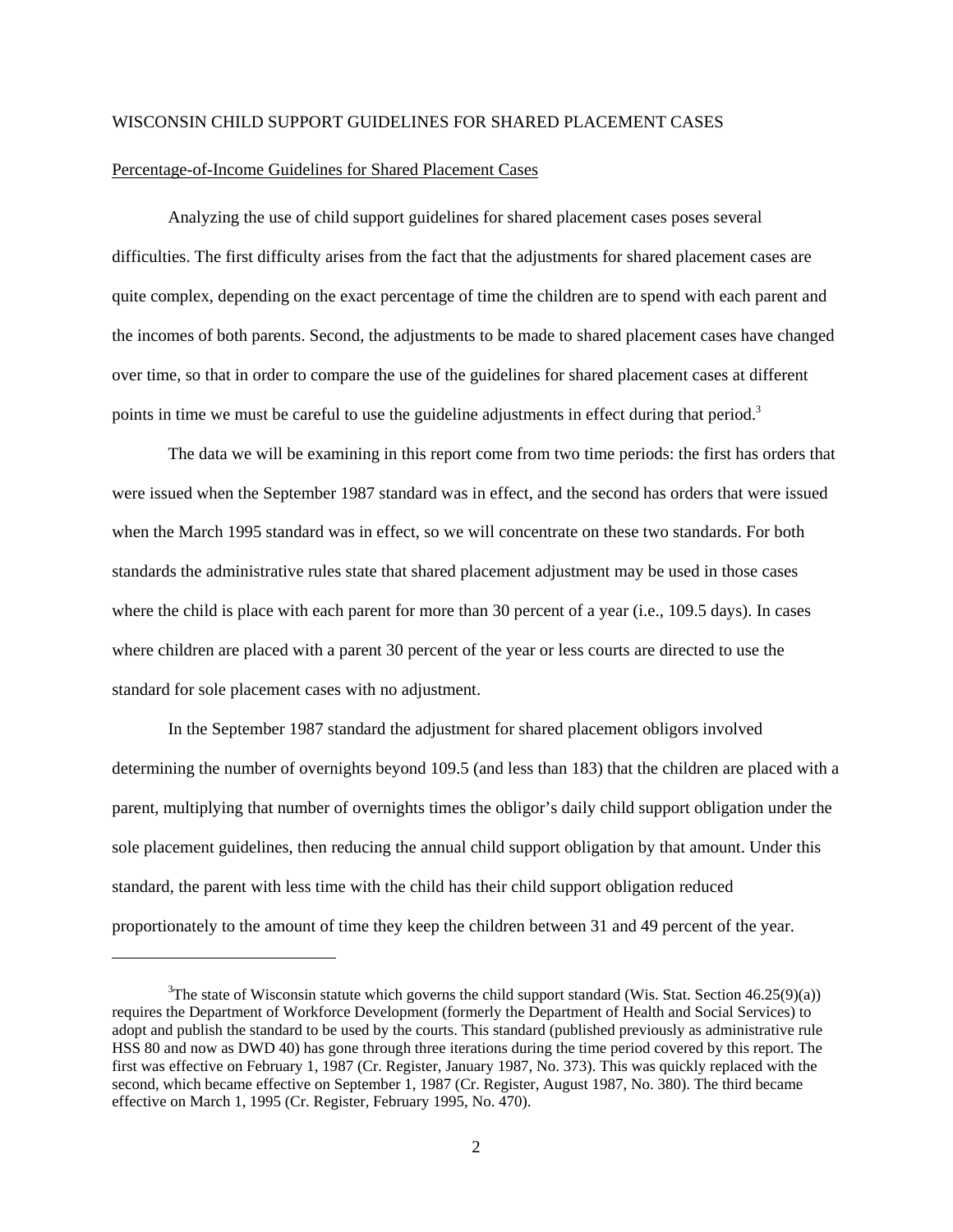Parents who share placement equally (have placement for 183 overnights) are not specifically covered in the guidelines.

The March 1995 standard made substantial changes in the adjustment for shared placement cases. For cases in which the parent with less time with the children has them for 110 days to 146 overnights (30−40 percent) the sole placement obligation of the parent is reduced by 3.33 percent for each percentage point increase in the time with the parent. So a parent with the children 30 percent of the year would owe 100 percent of the unadjusted child support obligation, a parent with the children 31 percent of the year would owe 96.67 percent of the unadjusted obligation and a parent with the children 40 percent of the year would owe 66.70 percent of the unadjusted obligation.

In cases where each parent has the children from 147 to 218 overnights (41−60 percent) the calculation of the adjustment is quite different. In these cases, each parent's unadjusted obligation is calculated and then reduced depending on the percentage of time with the children. Again the reduction is 3.33 percent for each additional percentage point increase in time with the children: a parent spending 41 percent of the year with the children would owe 63.37 percent [i.e., 100%−((41−30)\*3.33))] of their unadjusted obligation, and a parent spending 60 percent of the year with the children would not owe any of their unadjusted obligation. After each parent's obligation is adjusted the parent with the larger obligation is to pay the difference between the two obligations. This standard then explicitly covers the case where the parents share placement equally, and for parents who share placement from 41−60 percent of the year, the standard depends on the income of both parents, not just one.<sup>4</sup>

Table 1 shows several examples of orders resulting from use of the guidelines for various sample couples. We can see that in all examples the March 1995 guideline results in substantially smaller orders when both parents have the children over 40 percent of the time. In cases where the children are shared equally between the two parents, use of the 1995 guidelines would result in an order (unless the parents

l

<span id="page-5-0"></span><sup>&</sup>lt;sup>4</sup>In addition the 1995 guideline allows the court to determine that other time spent with the child is equivalent to an overnight stay.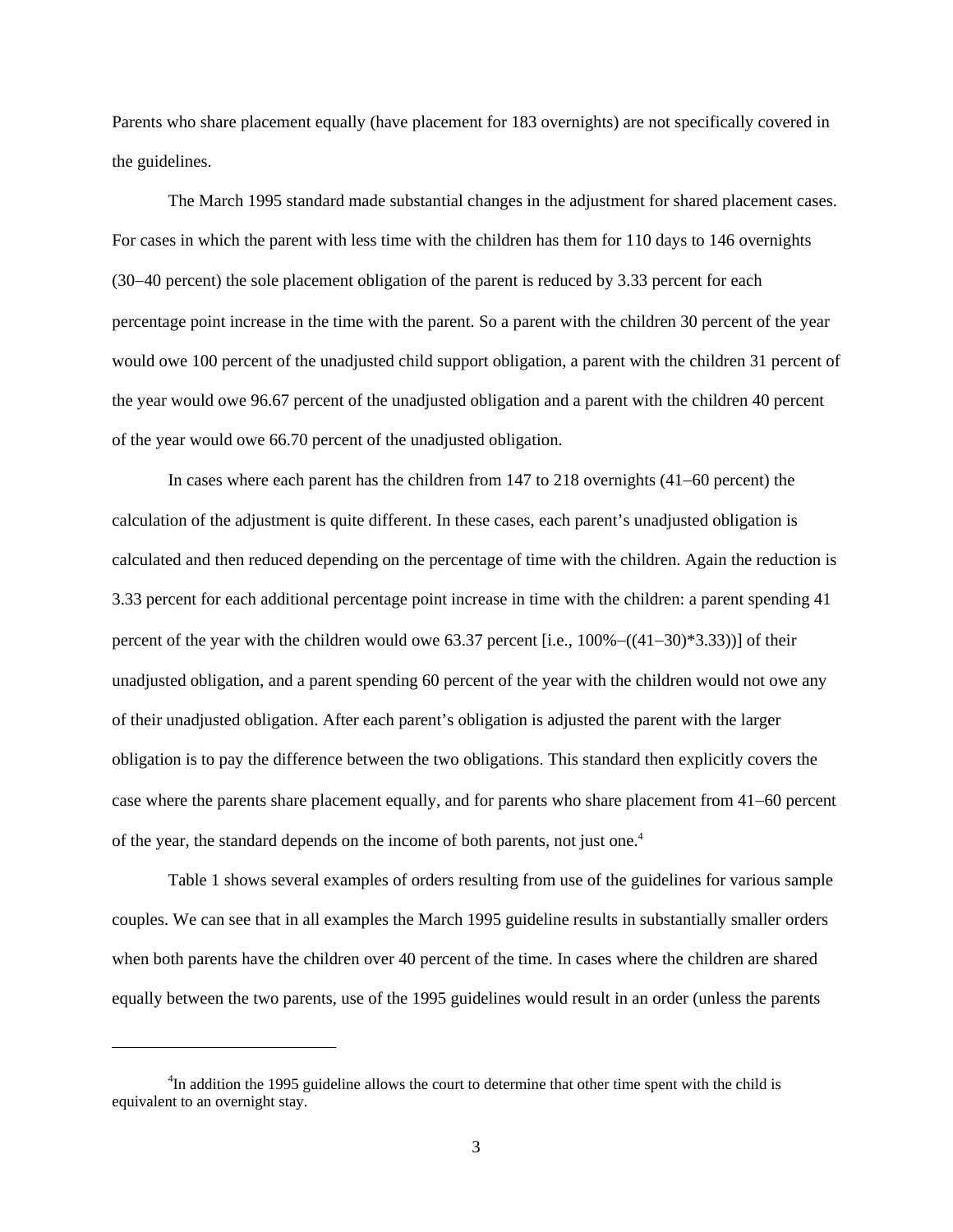|  | Table 1: Sample Child Support Orders Using the Shared Placement Guidelines |  |
|--|----------------------------------------------------------------------------|--|
|  |                                                                            |  |

|                |                        | Parent B's Order Using |            |            | Parent A's Order Using |  |  |
|----------------|------------------------|------------------------|------------|------------|------------------------|--|--|
|                | Parent B Has Children: | Guidelines from:       |            |            | Guidelines from:       |  |  |
| % of Year Days |                        | 1987                   | 1995       | 1987       | 1995                   |  |  |
| 31%            | 113                    | \$4,952.05             | \$4,833.50 |            |                        |  |  |
| 35%            | 128                    | \$4,746.58             | \$4,167.50 |            |                        |  |  |
| 40%            | 146                    | \$4,500.00             | \$3,335.00 |            |                        |  |  |
| 45%            | 164                    | \$4,253.42             | \$2,083.75 |            |                        |  |  |
| 50%            | 183                    | not defined            | \$835.00   |            |                        |  |  |
| 55%            | 201                    |                        |            | \$2,126.71 | \$413.75               |  |  |
| 59%            | 215                    |                        |            | \$2,222.60 | \$1,412.75             |  |  |

*Example 1: Parent A's Income \$10,000, Parent B's Income \$20,000, 2 Children (if Parent A had sole placement, Parent B's order would be \$5,000)*

*Example 2: Parent A's Income \$35,000, Parent B's Income \$60,000, 2 Children (if Parent A had sole placement, Parent B's order would be \$15,000)*

|                        |             | Parent B's Order Using |            | Parent A's Order Using |
|------------------------|-------------|------------------------|------------|------------------------|
| Parent B Has Children: |             | Guidelines from:       |            | Guidelines from:       |
| % of Year Days         | \$1,987.00  | \$1,995.00             | \$1,987.00 | \$1,995.00             |
| 31%<br>113             | \$14,856.16 | \$14,500.50            |            |                        |
| 35%<br>128             | \$14,239.73 | \$12,502.50            |            |                        |
| 40%<br>146             | \$13,500.00 | \$10,005.00            |            |                        |
| 45%<br>164             | \$12,760.27 | \$6,041.88             |            |                        |
| 50%<br>183             | not defined | \$2,087.50             |            |                        |
| 55%<br>201             |             |                        | \$7,443.49 | \$1,866.88             |
| 59%<br>215             |             |                        | \$7,779.11 | \$5,030.38             |

*Example 3: Parent A's Income \$10,000, Parent B's Income \$60,000, 2 Children (if Parent A had sole placement, Parent B's order would be \$15,000)*

|                        |             | Parent B's Order Using |            | Parent A's Order Using |
|------------------------|-------------|------------------------|------------|------------------------|
| Parent B Has Children: |             | Guidelines from:       |            | Guidelines from:       |
| % of Year Days         | \$1,987.00  | \$1,995.00             | \$1,987.00 | \$1,995.00             |
| 31%<br>113             | \$14,856.16 | \$14,500.50            |            |                        |
| 35%<br>128             | \$14,239.73 | \$12,502.50            |            |                        |
| 40%<br>146             | \$13,500.00 | \$10,005.00            |            |                        |
| 45%<br>164             | \$12,760.27 | \$7,088.75             |            |                        |
| 50%<br>183             | not defined | \$4,175.00             |            |                        |
| 55%<br>201             |             | \$1,261.25             | \$2,126.71 |                        |
| 59%<br>215             |             |                        | \$2,222.60 | \$1,069.75             |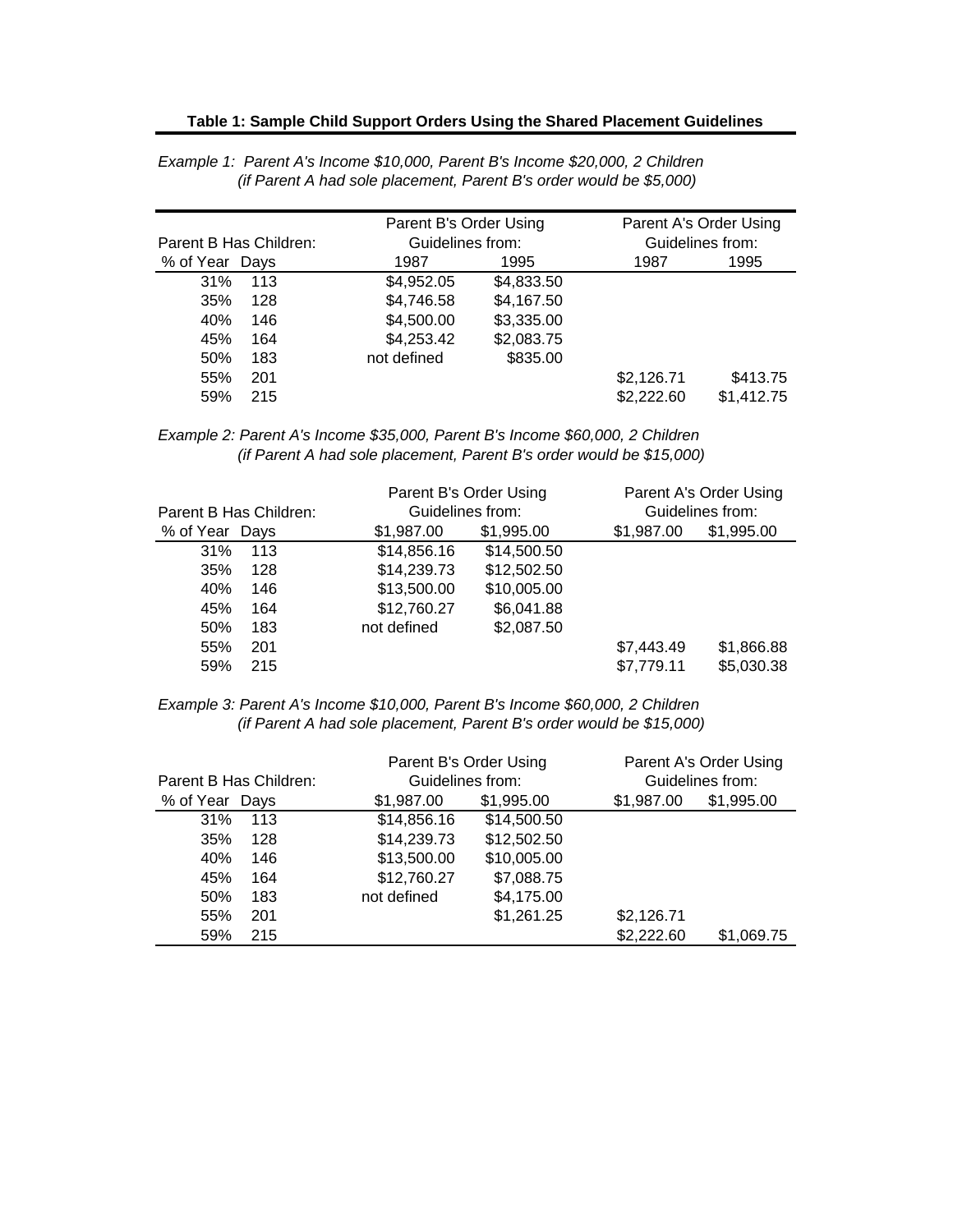have exactly the same income), while in 1987 the shared placement adjustment to the guidelines did not address equal sharing. The bottom panel on Table 1 illustrates a situation where the one parent's income is much higher than the other's. For this situation under 1987 guidelines, the lower-income parent would have owed support to the higher-income parent whenever the children were placed with him or her for less than half the time. Under the 1995 guidelines, however, the parents with higher incomes may be ordered to pay even when they have the children more than half the time. In this example, the higherincome parent would be ordered to pay the lower-income parent \$2,000/year if the children were with the higher-income parent for 55 percent of the time.

#### Determining Whether the Guideline Is Used

Determining whether the shared placement guideline was used by the court requires knowing several things about a particular case. First, we need to determine which cases are shared placement cases above the 30 percent threshold. Second, we need to determine if a case is also a serial or split placement case, because these cases may require additional adjustments (neither the 1987 nor 1995 guidelines specify the adjustments to be made when cases are both shared placement and serial cases, we will not examine these "multiple adjustment" cases). Third, once we have a set of shared placement cases we need to know the number of days (or percentage of the year) the children spend with each parent, and the income of at least one, and possibly both, of the parents. Both parents' incomes are needed for cases under the 1995 guidelines where each parent has the children 41−60 percent of the year. In the data section we will discuss the difficulties in determining each of these.

#### DATA AND METHODOLOGY

l

This report relies on data collected by the Institute for Research on Poverty as part of the Court Record Database (CRD) in 21 counties in Wisconsin.<sup>5</sup> We select cases from two separate collection

<span id="page-7-0"></span><sup>&</sup>lt;sup>5</sup>See Brown and Roan (1999) for a discussion of the sampling strategy used in collecting this data.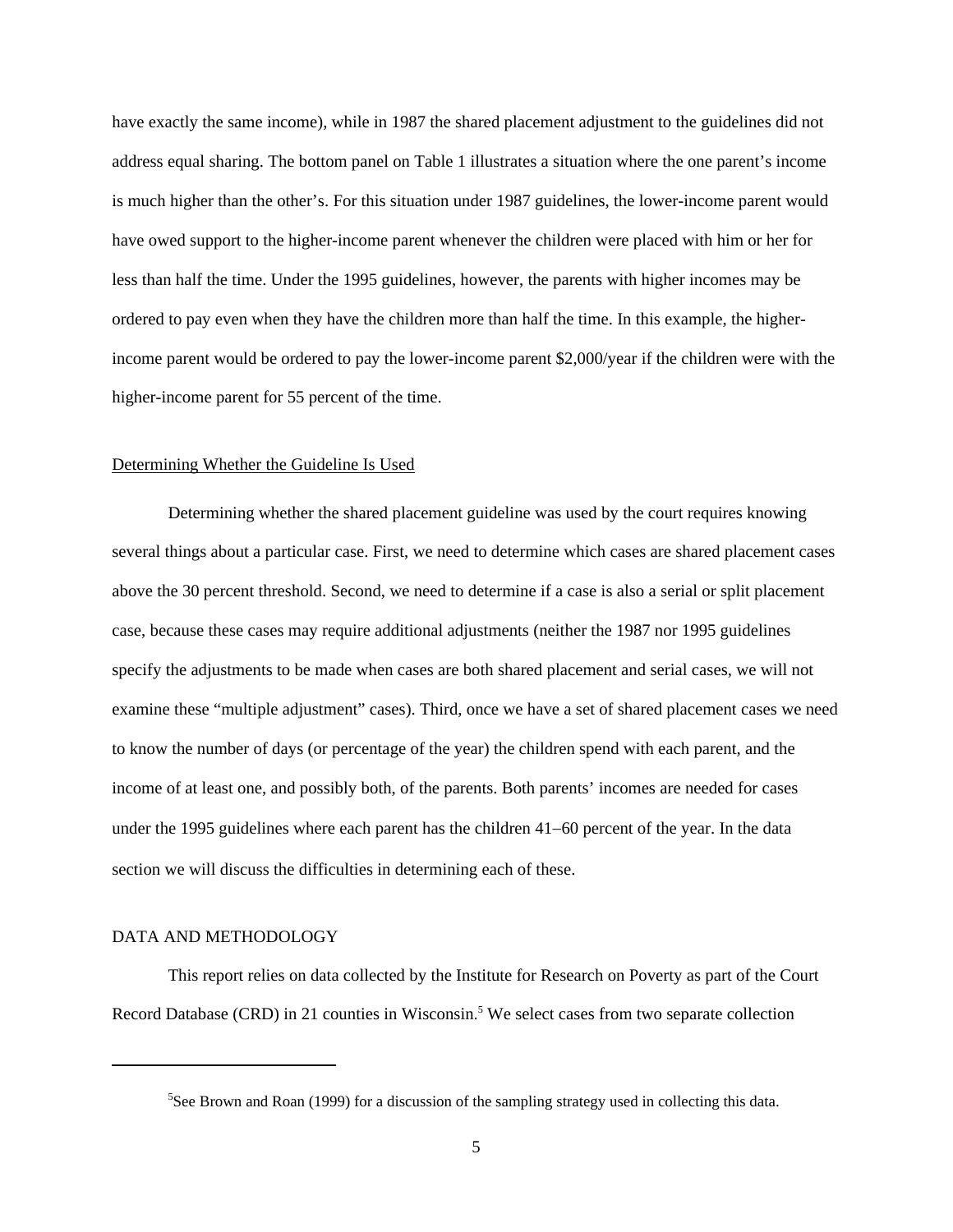periods: cohorts 11 and 12 comprise 2,289 cases with court petition dates between 1990 and 1992 (except in Milwaukee County where they were collected between 1991 and 1993); cohorts 17 and 18 comprise 2,944 cases with court petition dates from 1996 to 1998. Cohorts 11 and 12 provide an early group of cases which were in court while the September 1987 standard was in effect and cohorts 17 and 18 provide a later group for which the March 1995 standard applied.

A preliminary analysis of paternity cases showed that shared placement is very uncommon and appears to be primarily in cases where the parents are living together. It may be that courts are ordering shared placement for these parents in case their relationship later dissolves. In cohorts 11 and 12 there were only 20 shared placements for paternity cases and in cohorts 17 and 18 there were only 16. Because of the small number of paternity cases which appear to received shared placement placements, and the likelihood that these cases are unusual in that the parents are living together, we determined to limit our analyses to divorce cases as measured at final judgment. In cohorts 11 and 12 there are 1,362 divorce cases with a final judgment; in cohorts 17 and 18 there are 1,543.

### Difficulties in Identifying Shared Placement Cases

l

At the time of final judgment the court makes a determination as to the appropriate child support formula to use. Using this determination we find that there are 92 cases in cohorts 11 and 12 identified by the court as shared placement cases. Similarly there are 323 such cases in cohorts 17 and 18. The larger incidence of shared placement in the later cohorts is due to the rising usage of shared placement in Wisconsin<sup>6</sup> and the fact that data collection during cohorts 17 and 18 specifically oversampled counties that were known to have higher rates of shared placement.

We exclude any cases in our sample which also have a serial obligation or a split placement arrangement in addition to the shared placement. Using the placement record in the CRD data we find that there are 4 of the cohort 11 and 12 cases which are also serial or split placement cases; there are no such

<span id="page-8-0"></span><sup>&</sup>lt;sup>6</sup>See Cancian, Cassetty, Cook, and Meyer, 2002 for an analysis of the changes in placement outcomes in this time period.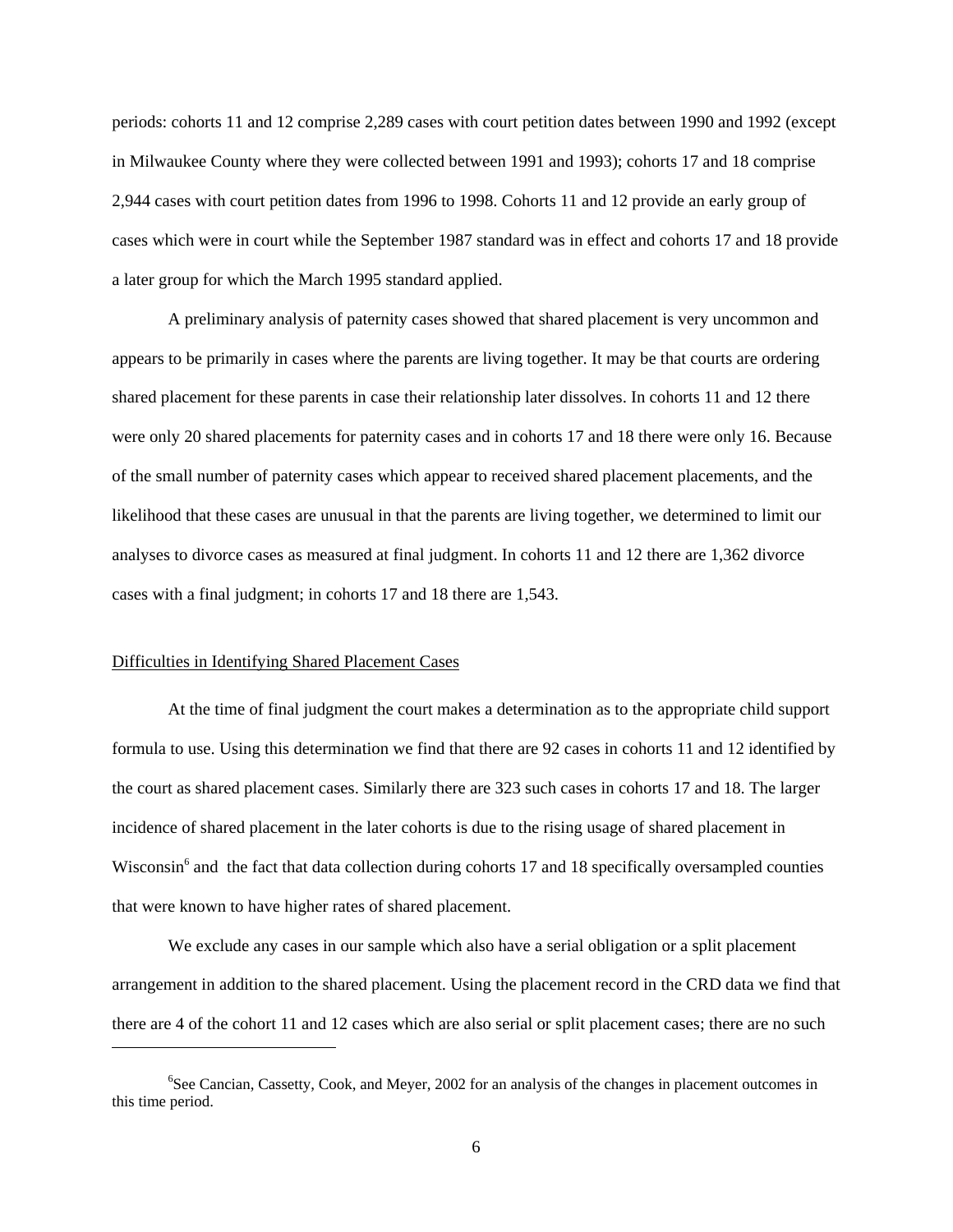cases in cohorts 17 and 18). This leaves 88 cases from cohorts 11 and 12 and 312 cases from cohorts 17 and 18 which the court identified as appropriate for the shared placement guideline.

For some CRD cases we do have information which allows us to identify additional cases which appear to have placement arrangements in the range outlined by the guideline, but for which the shared placement standard was not used. The record of visitation arrangements available in cohorts 11 and 12 identifies 79 additional divorce cases which appear to have shared physical placement in the 30−50 percent range. Unfortunately the record of visitation arrangements is not complete for cohorts 17 and 18 and, as we are primarily interested in current usage of the shared placement guideline, we have chosen not to examine these cases in either time period. This does give some indication that courts may not always be using the shared placement cases adjustment, even when the placement arrangements might indicate its appropriateness.

### Using the Guidelines to Calculate the Child Support Obligation

The formulas to calculate the guideline obligation depend on the number of children, the percentage of time spent with each parent, and the income of at least one of the parents; for some cases the income of both parents is needed. Unfortunately we are not able to calculate the guideline's child support obligation for a certain number of cases because information is missing for one or more of these variables.

Most notably, it is quite common for the CRD record to be missing information on a parent's income. We supplement the CRD information on parent's income with data from the Unemployment Insurance Wage Record (UI) database. This database includes reports by employers of quarterly wage payments for most Wisconsin employees. It does not, however, include information on the wages of the self-employed, or federal government employees, or some nonprofit organizations. It should also be noted that wage information reported in the UI database is not equivalent to the total income figures which may

7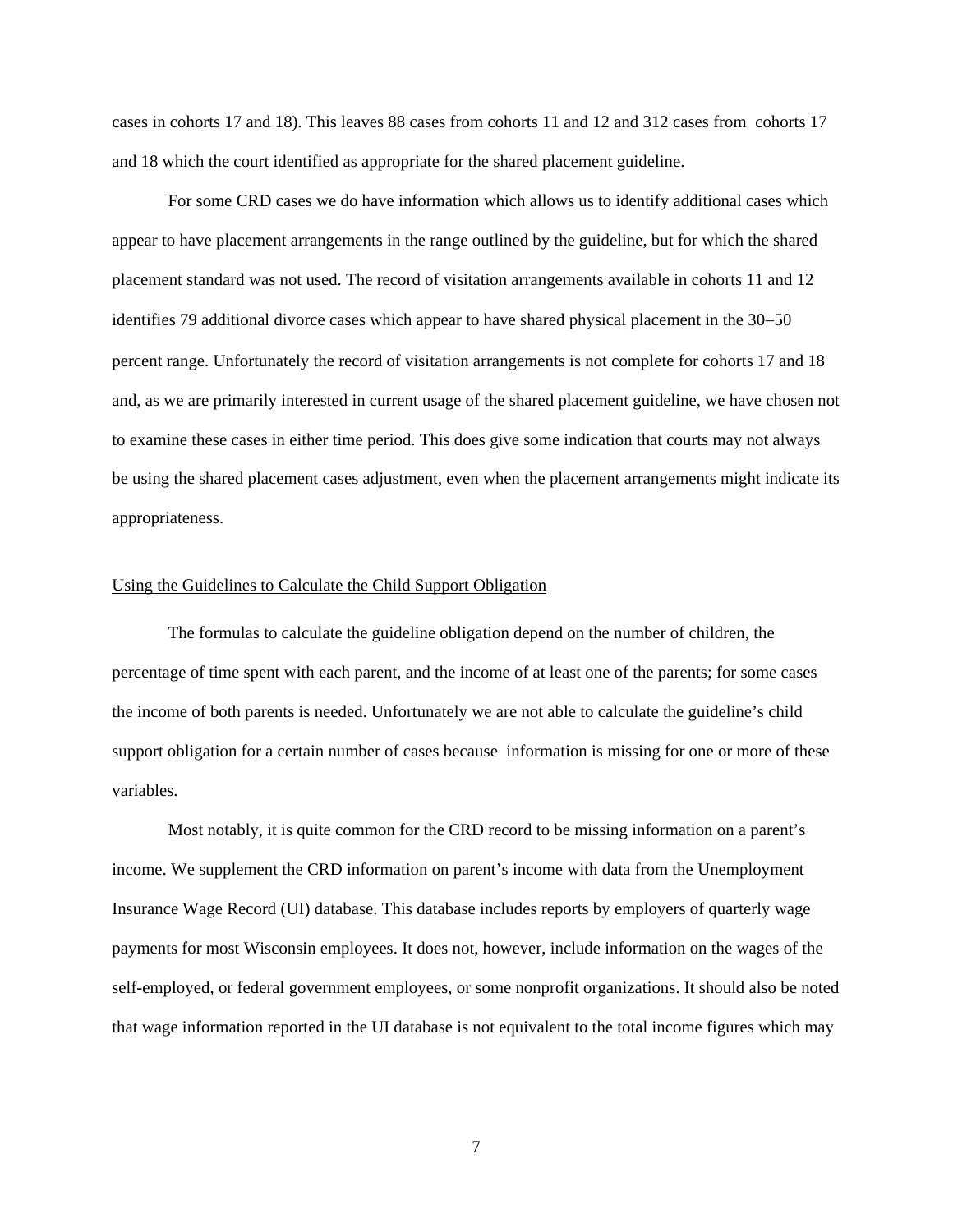be available to the court.<sup>[7](#page-10-0)</sup> Even with these limitations, supplementing income estimates with the wage records expands the number of cases for which we can estimate the guideline obligation, a very important consideration given the few cases we have available.

### Calculating Orders

1

Most child support orders are expressed in either fixed-dollar terms (e.g., \$200/month) or as a percentage of income (e.g., 17 percent of total income). Calculating the effective amount of the order is simple in the case of fixed-dollar orders and is straightforward in the case of percentage-expressed orders, when the parent's income is known.

Some orders, though, are stated in two parts; these present a difficulty in determining the effective amount of the order. The most common types of two-part orders are composed of a fixed part and a percentage part, of which the parent must pay the greater; these are often referred to as "hybrid" orders. Other types of two-part orders include those that impose different rates on different types of income (e.g., 17 percent of income and 5 percent of overtime pay), or those where the amount of the order is to change on a certain date or at the occurrence of some event, such the selling of a house.

Since neither the 1987 or 1995 standards make any provision for two-part orders we could consider all such orders to be noncompliant with the guidelines; on the other hand the effect of a two-part order may be equal to the order amount that the guidelines would require. Following this line of thought, we do attempt to calculate the effective amount for hybrid orders by comparing the fixed amount and the percentage of the obligor's known income and using the greater amount. Two-part orders which are not hybrid orders depend on knowing the makeup of the obligor's different income streams, or the dates of external events. From the data available these types of orders are not calculable and so we have excluded cases with these types of two-part orders.

<span id="page-10-0"></span><sup>&</sup>lt;sup>7</sup>Rothe and Hu, 2001, pp. 7-8, compare monthly wage information from the UI data with monthly income estimates from the CRD for sole placement cases with information in both sources. They find that in about 30 percent of cases the two estimates are equivalent, while in 60 percent of cases they are within 25 percent of each other.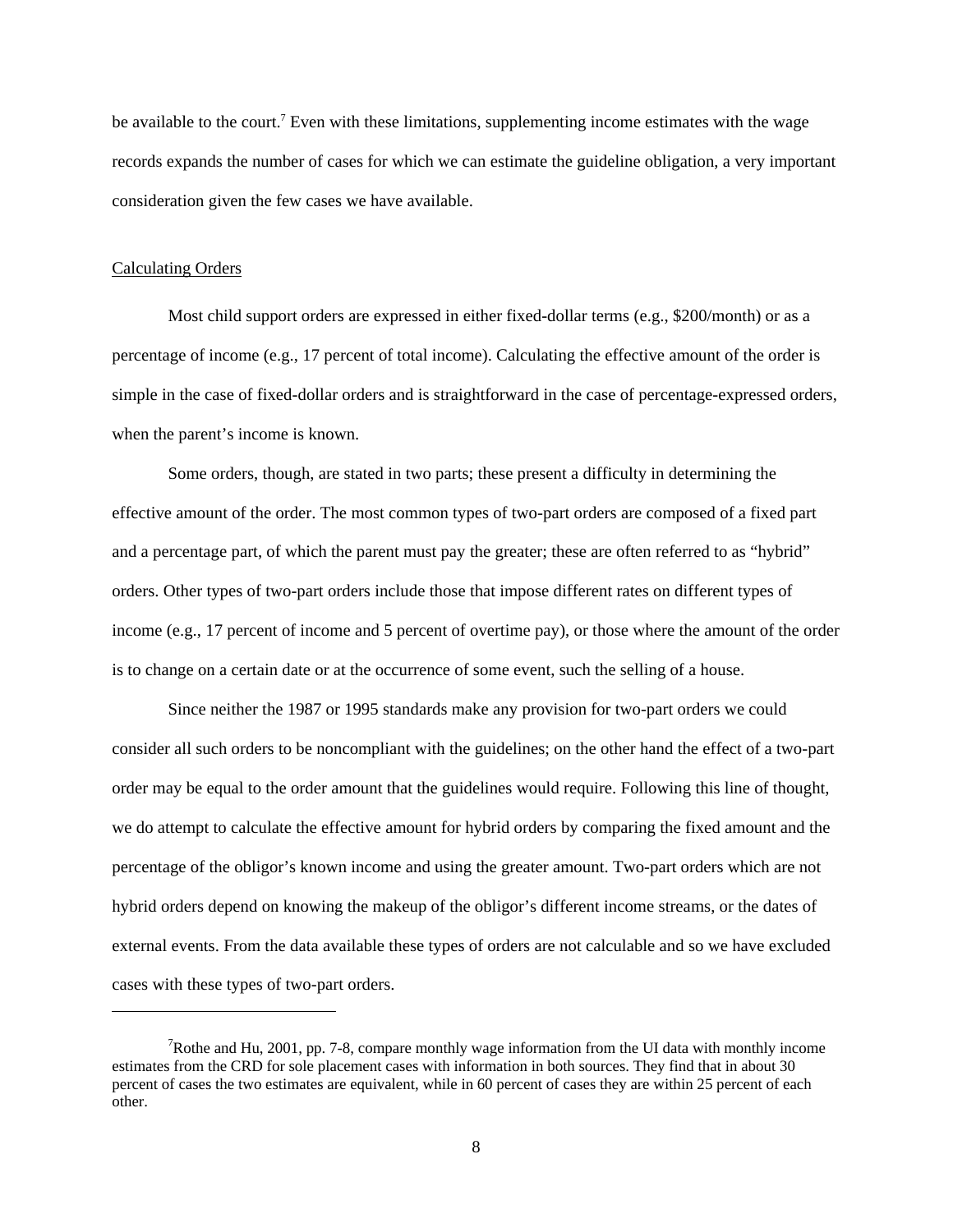#### RESULTS

Table 2 shows the cases that remain after the various exclusions for missing information and cases in which we cannot calculate the exact amount under the guideline. One major exclusion involves 50−50 placement cases in the early cohorts, since under the 1987 standard there is no specific formula to calculate an amount due for these cases. Of the 88 cases that were identified by the court as being appropriate for the shared placement formula, 68 are excluded for that reason. There were only 11 cases from the early cohorts for whom we are able to calculate the guideline amount and the actual order amount. We will, therefore, concentrate our analysis on the later cohorts, which had a larger number of shared placement cases to start with, and for whom 50/50 shared placement cases were accounted for under the 1995 guideline. Of the 312 cases in cohorts 17 and 18 which were identified by the court as shared placement, we are able to analyze 225 (see Table 2). Tables 3−5 show the proportion of cases in the later cohorts which have an order below, above, or consistent with the guidelines. All proportions shown are weighted to adjust for the stratified sampling strategy used in the collection of the CRD data.

Determining consistency with the guidelines is not a straightforward matter, and as we will see, results vary quite a bit depending on the requirement used. Previous reports by IRP have considered orders to be consistent with the guidelines when they were within 1 percent of the guideline amount.<sup>[8](#page-11-0)</sup> Early results in this paper showed that none of the shared placement cases met that criterion. Given that income was estimated instead of known exactly for a significant percentage of cases, the band around the guidelines was widened to 10 percent. Results using the 10 percent guideline are presented in Table 3.

There are a large percentage of the shared placement cases that have no order at all. However, using a percentage-based criterion we would automatically count those cases as being below the guideline. Given that cases in which placement is equally shared and parents have similar income may have guideline-calculated orders that are quite small, fixed-dollar criteria were explored. In Table 4, orders which are within \$50/year of the guideline amount are considered to be consistent. In Table 5, this

l

<span id="page-11-0"></span> ${}^{8}$ Meyer and Hu (1996), Rothe and Hu (2001).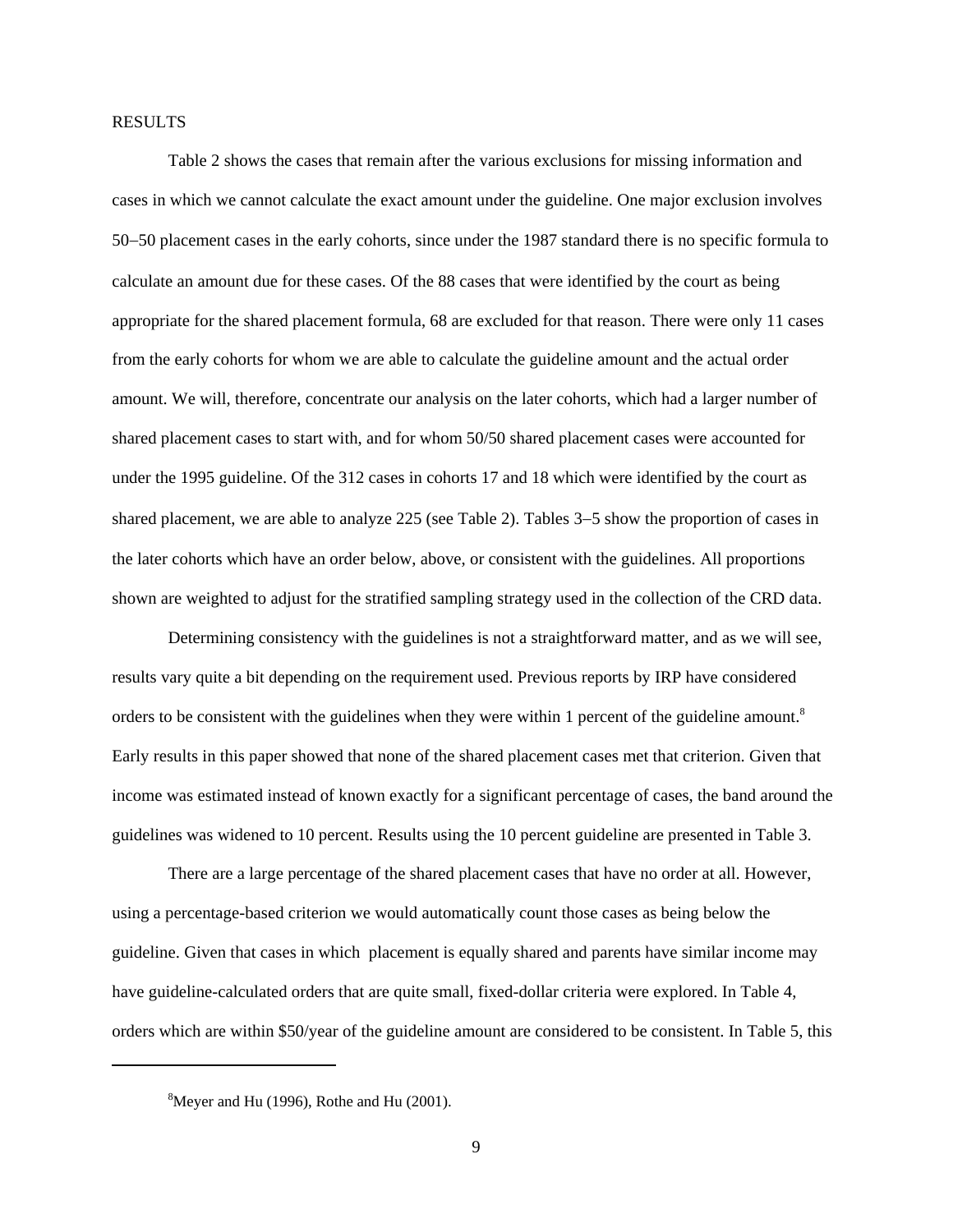|                                                                                                  | <b>Early Cohorts</b> | Late Cohorts  |
|--------------------------------------------------------------------------------------------------|----------------------|---------------|
|                                                                                                  | (11 & 8 & 12)        | (17 & 8 & 18) |
| Shared Placement Cases <sup>1</sup>                                                              | 88                   | 312           |
| <b>Exclude Equally Shared</b><br><b>Cases for Early Cohorts</b>                                  | $-68$                |               |
|                                                                                                  | 20                   | 312           |
| <b>Exclude Cases with Missing</b><br>Information on Percentage of<br>Time Spent with Each Parent | -8                   | -31           |
| <b>Shared Placement Cases with</b><br>Percentage-of-Time Data                                    | 12                   | 281           |
| <b>Exclude Cases with Missing</b><br>Income Information in the<br><b>CRD</b>                     | $-1$                 | $-122$        |
| Reclaim Cases that Can Be<br>Supplemented with UI Data                                           | $+1$                 | $+89$         |
| Cases with Calculable<br><b>Guidelines Amounts</b>                                               | 12                   | 248           |
| <b>Exclude Cases with</b><br>Nonhybrid Two-Part Orders                                           | $-1$                 | $-23$         |
| Cases with Comparable<br><b>Guidelines and Orders</b><br>$1_{A}$ . The contract to the $\alpha$  | 11                   | 225           |

| Table 2: Exclusion of Cases Because Information Is Missing |
|------------------------------------------------------------|
|                                                            |

<sup>1</sup>As Identified by the Court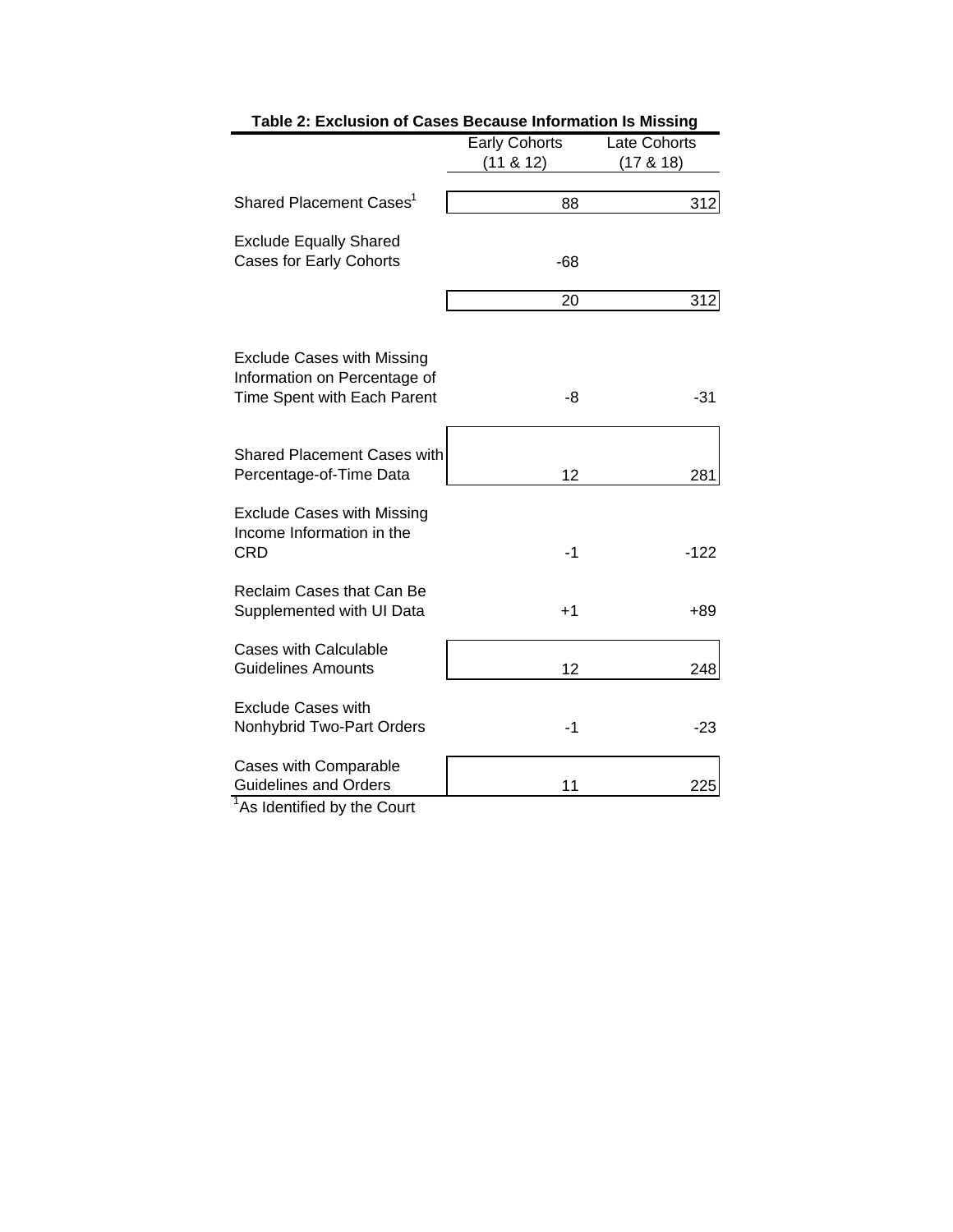|                             |                |     | <b>Below Guidelines</b> |                |             | Within 10% of  |      | Above     |            |  |
|-----------------------------|----------------|-----|-------------------------|----------------|-------------|----------------|------|-----------|------------|--|
|                             |                |     | No Order                |                | Order $> 0$ | Guidelines     |      |           | Guidelines |  |
| Cases                       | <b>Total N</b> | N   | $\%$                    | ${\sf N}$      | $\%$        | ${\sf N}$      | $\%$ | ${\sf N}$ | $\%$       |  |
| <b>Later Cohorts</b>        | 225            | 129 | 50.5                    | 22             | 9.7         | 18             | 4.1  | 56        | 35.8       |  |
| By Type of Shared Placement |                |     |                         |                |             |                |      |           |            |  |
| <b>Equally Shared</b>       | 184            | 121 | 59.9                    | 18             | 9.9         | 1              | 0.0  | 44        | 30.0       |  |
| Unequally Shared            | 41             | 8   | 12.9                    | 5              | 6.5         | 14             | 38.9 | 14        | 41.8       |  |
| By Number of Children       |                |     |                         |                |             |                |      |           |            |  |
| One                         | 107            | 67  | 56.7                    | 9              | 8.8         | 8              | 8.2  | 23        | 26.3       |  |
| Two                         | 94             | 57  | 55.3                    | 5              | 5.3         | 8              | 8.1  | 24        | 31.4       |  |
| <b>Three</b>                | 24             | 5   | 12.2                    | 8              | 21.4        | $\overline{2}$ | 15.1 | 9         | 51.3       |  |
| By Age of Youngest Child    |                |     |                         |                |             |                |      |           |            |  |
| $0 - 2$                     | 53             | 29  | 42.8                    | 4              | 6.8         | 5              | 12.4 | 15        | 38.0       |  |
| $3-5$                       | 70             | 38  | 48.7                    | 6              | 8.5         | 9              | 13.0 | 17        | 29.9       |  |
| $6 - 10$                    | 60             | 36  | 57.9                    | $\overline{7}$ | 9.6         | 4              | 6.9  | 13        | 25.6       |  |
| $11 - 17$                   | 42             | 26  | 53.0                    | 5              | 11.7        |                |      | 11        | 35.3       |  |
| By Sex of Children          |                |     |                         |                |             |                |      |           |            |  |
| <b>Both</b>                 | 73             | 36  | 42.0                    | 8              | 8.6         | 6              | 12.9 | 23        | 36.5       |  |
| Boys Only                   | 83             | 49  | 52.8                    | 6              | 5.1         | 8              | 9.3  | 20        | 32.8       |  |
| Girls Only                  | 69             | 44  | 56.8                    | 8              | 14.6        | 4              | 4.3  | 13        | 24.4       |  |
| By Mother's Age             |                |     |                         |                |             |                |      |           |            |  |
| Under 25                    | 30             | 19  | 52.8                    | $\overline{c}$ | 5.4         | 1              | 5.6  | 8         | 36.2       |  |
| 25 to 30                    | 41             | 27  | 61.5                    | 3              | 7.0         | 5              | 11.2 | 6         | 20.3       |  |
| 30 to 40                    | 118            | 62  | 47.6                    | 13             | 7.6         | 11             | 11.7 | 32        | 33.1       |  |
| 40 or over                  | 36             | 21  | 47.5                    | 4              | 17.0        | 1              | 1.3  | 10        | 34.2       |  |

| Table 3: Compliance with Guidelines for Shared Placement Cases |  |  |  |
|----------------------------------------------------------------|--|--|--|
|----------------------------------------------------------------|--|--|--|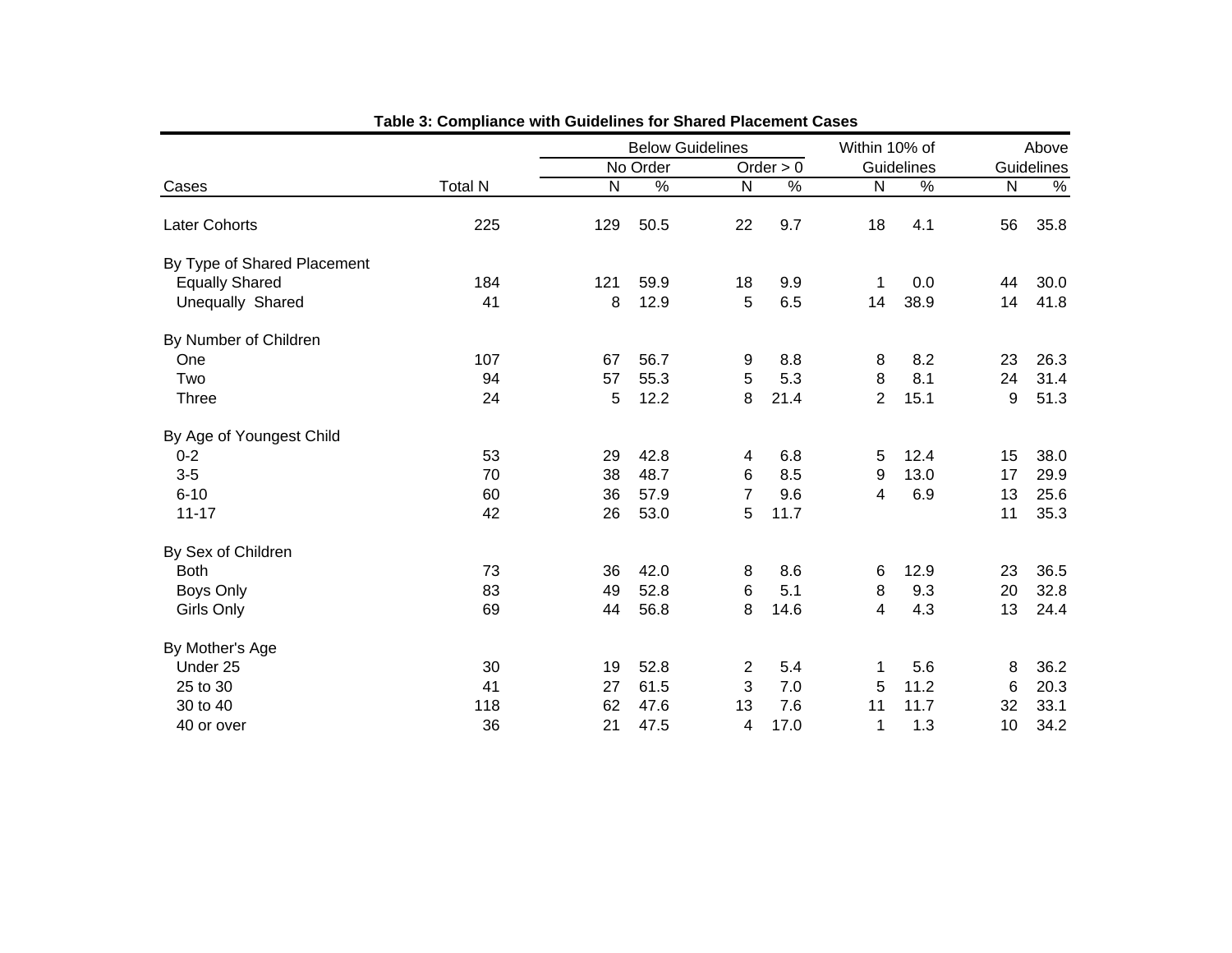|                                   |                |     | <b>Below Guidelines</b> |                |             | Within 10% of  |            |    | Above      |
|-----------------------------------|----------------|-----|-------------------------|----------------|-------------|----------------|------------|----|------------|
|                                   |                |     | No Order                |                | Order $> 0$ |                | Guidelines |    | Guidelines |
| Cases                             | <b>Total N</b> | N   | %                       | N              | $\%$        | N              | %          | N  | $\%$       |
| By Father's Age                   |                |     |                         |                |             |                |            |    |            |
| Under 30                          | 46             | 31  | 55.8                    | 3              | 7.5         | 2              | 7.0        | 10 | 29.7       |
| 30 to 40                          | 116            | 62  | 52.0                    | 13             | 7.6         | 14             | 13.7       | 27 | 26.7       |
| 40 or over                        | 63             | 36  | 44.6                    | 6              | 12.3        | $\overline{2}$ | 1.7        | 19 | 41.4       |
| By Parent's Legal Representation  |                |     |                         |                |             |                |            |    |            |
| <b>Both Parents Have Attorney</b> | 136            | 69  | 45.9                    | 15             | 10.4        | 13             | 10.4       | 39 | 33.3       |
| Only Father Has Attorney          | 22             | 17  | 62.5                    | 1              | 2.9         | 1              | 4.0        | 3  | 30.5       |
| Only Mother Has Attorney          | 30             | 16  | 53.7                    | 4              | 13.0        | 3              | 7.6        | 7  | 25.7       |
| Neither Has Attorney              | 37             | 27  | 62.1                    | $\overline{2}$ | 3.1         | 1              | 6.4        | 7  | 28.3       |
| By Location                       |                |     |                         |                |             |                |            |    |            |
| Milwaukee County                  | 26             | 13  | 50.1                    | $\overline{2}$ | 7.7         | 3              | 11.5       | 8  | 30.8       |
| Outside Milwaukee                 | 199            | 116 | 50.6                    | 20             | 9.4         | 15             | 8.2        | 48 | 31.8       |
| By Length of Marriage             |                |     |                         |                |             |                |            |    |            |
| Less Than 5 Yrs                   | 52             | 31  | 50.1                    | 4              | 7.7         | 5              | 13.4       | 12 | 28.9       |
| 5 to 10 Yrs                       | 63             | 40  | 55.5                    | 4              | 3.6         | 8              | 15.3       | 11 | 25.6       |
| 10 to 15 Yrs                      | 63             | 29  | 45.3                    | 9              | 11.8        | 3              | 4.8        | 22 | 38.1       |
| Over 15 Yrs                       | 46             | 28  | 50.6                    | 5              | 13.4        | 2              | 2.8        | 11 | 33.3       |
| By Nearness of Residences         |                |     |                         |                |             |                |            |    |            |
| Same Zip Code                     | 110            | 65  | 55.2                    | 15             | 13.0        | 6              | 5.1        | 24 | 26.7       |
| Same State/Different Zip Code     | 106            | 61  | 47.3                    | 6              | 5.5         | 10             | 11.7       | 29 | 35.5       |

**Table 3, continued**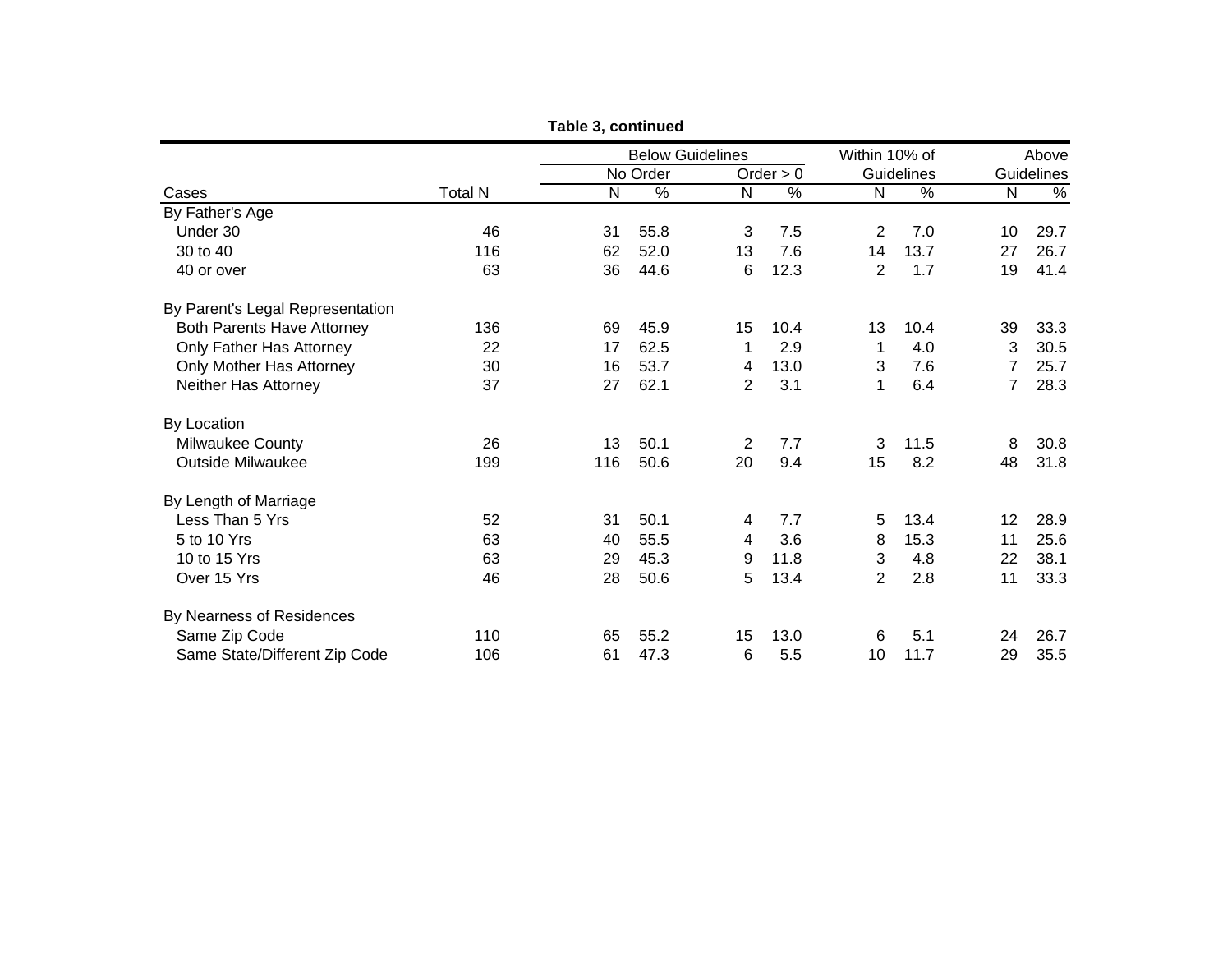|                                          |                | Table 3, continued |                         |                |             |                |            |    |            |
|------------------------------------------|----------------|--------------------|-------------------------|----------------|-------------|----------------|------------|----|------------|
|                                          |                |                    | <b>Below Guidelines</b> |                |             | Within 10% of  |            |    | Above      |
|                                          |                |                    | No Order                |                | Order $> 0$ |                | Guidelines |    | Guidelines |
| Cases                                    | <b>Total N</b> | N                  | $\%$                    | $\mathsf{N}$   | $\%$        | N              | %          | N  | %          |
| By Mother's Income                       |                |                    |                         |                |             |                |            |    |            |
| \$0-\$10K                                | 39             | 17                 | 28.1                    | 8              | 24.1        | 5              | 16.5       | 9  | 31.4       |
| \$10K-\$20K                              | 67             | 30                 | 38.0                    | 9              | 10.1        | 6              | 4.8        | 22 | 47.1       |
| \$20K-\$30K                              | 67             | 43                 | 62.2                    | 3              | 2.6         | 5              | 10.3       | 16 | 25.0       |
| \$30K-\$40K                              | 24             | 18                 | 71.8                    | 1              | 3.0         |                |            | 5  | 25.2       |
| \$40K or higher                          | 28             | 21                 | 76.9                    | 1              | 2.1         | $\overline{2}$ | 12.7       | 4  | 8.3        |
| By Father's Income                       |                |                    |                         |                |             |                |            |    |            |
| 0-\$20K                                  | 37             | 29                 | 75.9                    | 1              | 2.6         | 2              | 8.1        | 5  | 13.5       |
| \$20K-\$30K                              | 53             | 39                 | 61.8                    | $\overline{2}$ | 2.5         | 4              | 10.3       | 8  | 25.4       |
| \$30K-\$40K                              | 43             | 26                 | 61.7                    | 4              | 6.6         | 2              | 3.8        | 11 | 27.9       |
| \$40K-\$50K                              | 47             | 21                 | 47.0                    | 8              | 14.6        | $\overline{7}$ | 12.5       | 11 | 25.9       |
| \$50K or higher                          | 45             | 14                 | 21.5                    | $\overline{7}$ | 14.9        | 3              | 9.1        | 21 | 54.5       |
| By Parent's Combined Income              |                |                    |                         |                |             |                |            |    |            |
| \$0-\$30K                                | 22             | 16                 | 62.9                    | 1              | 5.2         | 1              | 8.9        | 4  | 23.0       |
| \$30K-\$40K                              | 30             | 23                 | 80.1                    | $\overline{2}$ | 4.9         | 1              | 2.3        | 4  | 12.7       |
| \$40K-\$50K                              | 33             | 17                 | 40.2                    | 3              | 9.7         | 5              | 17.1       | 8  | 33.0       |
| \$50K-\$60K                              | 33             | 15                 | 47.3                    | 8              | 24.8        | 4              | 7.1        | 6  | 20.8       |
| \$60K-\$75K                              | 51             | 27                 | 46.4                    | 4              | 5.6         | 2              | 2.0        | 18 | 46.0       |
| \$75K or higher                          | 56             | 31                 | 47.2                    | 4              | 6.5         | 5              | 14.1       | 16 | 32.2       |
| By Mother's Contribution to Total Income |                |                    |                         |                |             |                |            |    |            |
| 1%-20%                                   | 35             | 13                 | 20.0                    | 6              | 22.3        | 6              | 17.5       | 10 | 40.2       |
| 21%-30%                                  | 33             | 7                  | 28.1                    | 10             | 13.8        | 3              | 4.8        | 13 | 53.4       |
| 31%-40%                                  | 46             | 21                 | 45.4                    | 5              | 10.5        | 3              | 4.3        | 17 | 39.7       |
| 41%-50%                                  | 58             | 41                 | 63.2                    | 1              | 1.1         | 2              | 5.5        | 14 | 30.2       |
| 51%-100%                                 | 53             | 47                 | 85.9                    |                |             | 4              | 11.9       | 2  | 2.2        |

Cases with missing information are omitted in the following categories: Lenth of Marriage (1 case) and Nearness of Residences (9). All percentages are weighted to account for nonrandom sampling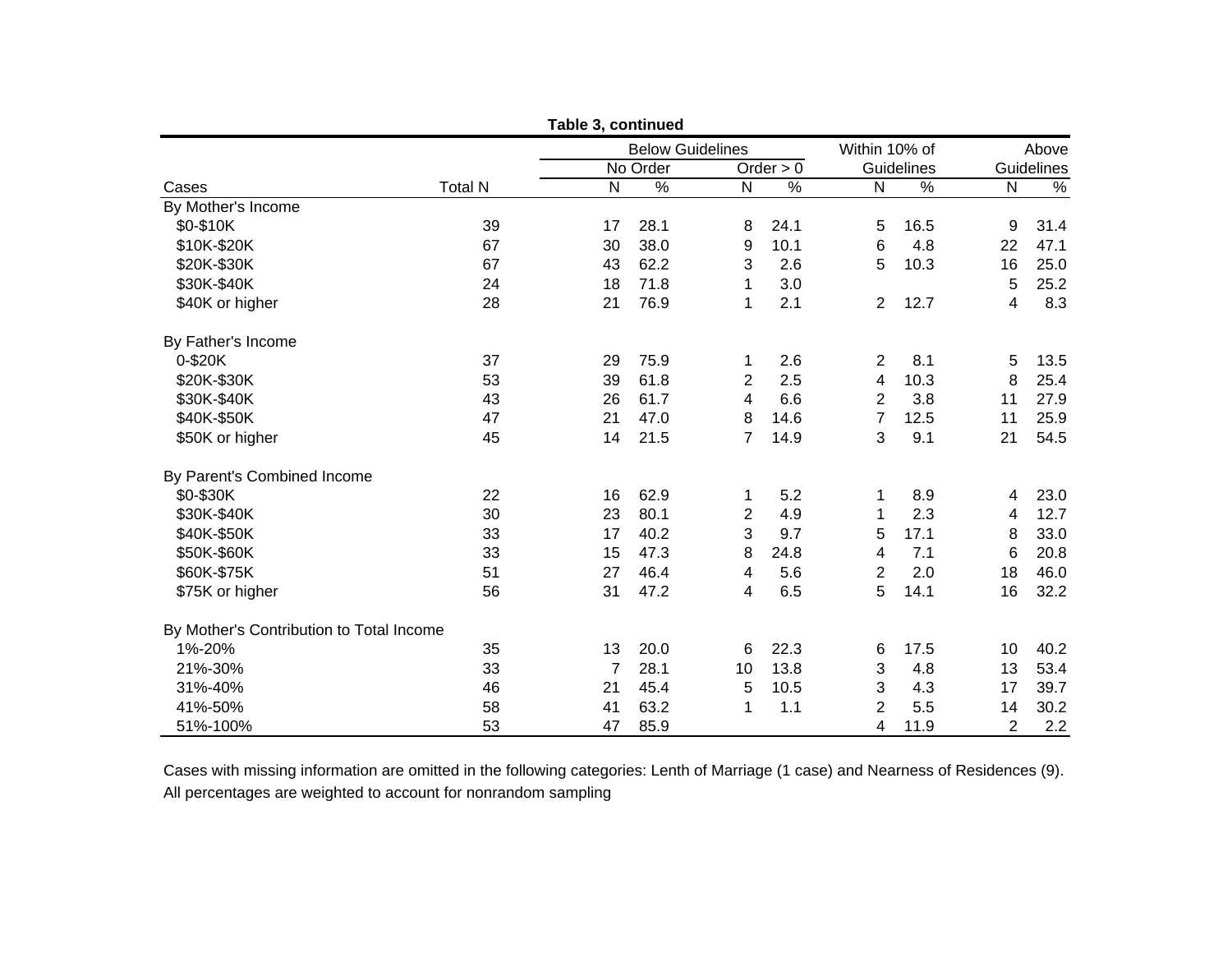|                             |                |              | <b>Below</b> |                  | Within \$50 of | Above |               |
|-----------------------------|----------------|--------------|--------------|------------------|----------------|-------|---------------|
|                             |                |              | Guidelines   |                  | Guidelines     |       | Guidelines    |
| Cases                       | <b>Total N</b> | $\mathsf{N}$ | %            | N                | %              | N     | $\frac{9}{6}$ |
| Later Cohorts               | 225            | 147          | 58.8         | 14               | 4.4            | 64    | 36.8          |
| By Type of Shared Placement |                |              |              |                  |                |       |               |
| <b>Equally Shared</b>       | 184            | 127          | 65.2         | 13               | 4.9            | 44    | 29.9          |
| Unequally Shared            | 41             | 20           | 33.4         | 1                | 2.5            | 20    | 64.1          |
| By Number of Children       |                |              |              |                  |                |       |               |
| One                         | 107            | 70           | 63.3         | 11               | 8.0            | 26    | 28.8          |
| Two                         | 94             | 64           | 61.4         | $\overline{2}$   | 1.2            | 28    | 37.4          |
| <b>Three</b>                | 24             | 13           | 34.3         | 1                | 1.9            | 10    | 63.8          |
| By Age of Youngest Child    |                |              |              |                  |                |       |               |
| $0 - 2$                     | 53             | 34           | 52.7         | $\overline{2}$   | 1.3            | 17    | 46.0          |
| $3-5$                       | 70             | 42           | 57.8         | $\overline{7}$   | 6.0            | 21    | 36.2          |
| $6 - 10$                    | 60             | 43           | 64.3         | $\boldsymbol{2}$ | 5.3            | 15    | 30.3          |
| $11 - 17$                   | 42             | 28           | 60.6         | 3                | 4.1            | 11    | 35.3          |
| By Sex of Children          |                |              |              |                  |                |       |               |
| <b>Both</b>                 | 73             | 45           | 50.9         | $\overline{2}$   | 1.6            | 26    | 47.5          |
| Boys Only                   | 83             | 56           | 59.7         | 4                | 4.5            | 23    | 35.8          |
| Girls Only                  | 69             | 46           | 66.4         | 8                | 7.4            | 15    | 26.1          |
| By Mother's Age             |                |              |              |                  |                |       |               |
| Under 25                    | 30             | 21           | 62.2         | 1                | 1.6            | 8     | 36.2          |
| 25 to 30                    | 41             | 29           | 67.0         | 4                | 9.6            | 8     | 23.4          |
| 30 to 40                    | 118            | 73           | 54.4         | 7                | 3.7            | 38    | 41.9          |
| 40 or over                  | 36             | 24           | 62.2         | $\overline{2}$   | 3.6            | 10    | 34.2          |

**Table 4: Compliance with Guidelines for Shared Placement Cases**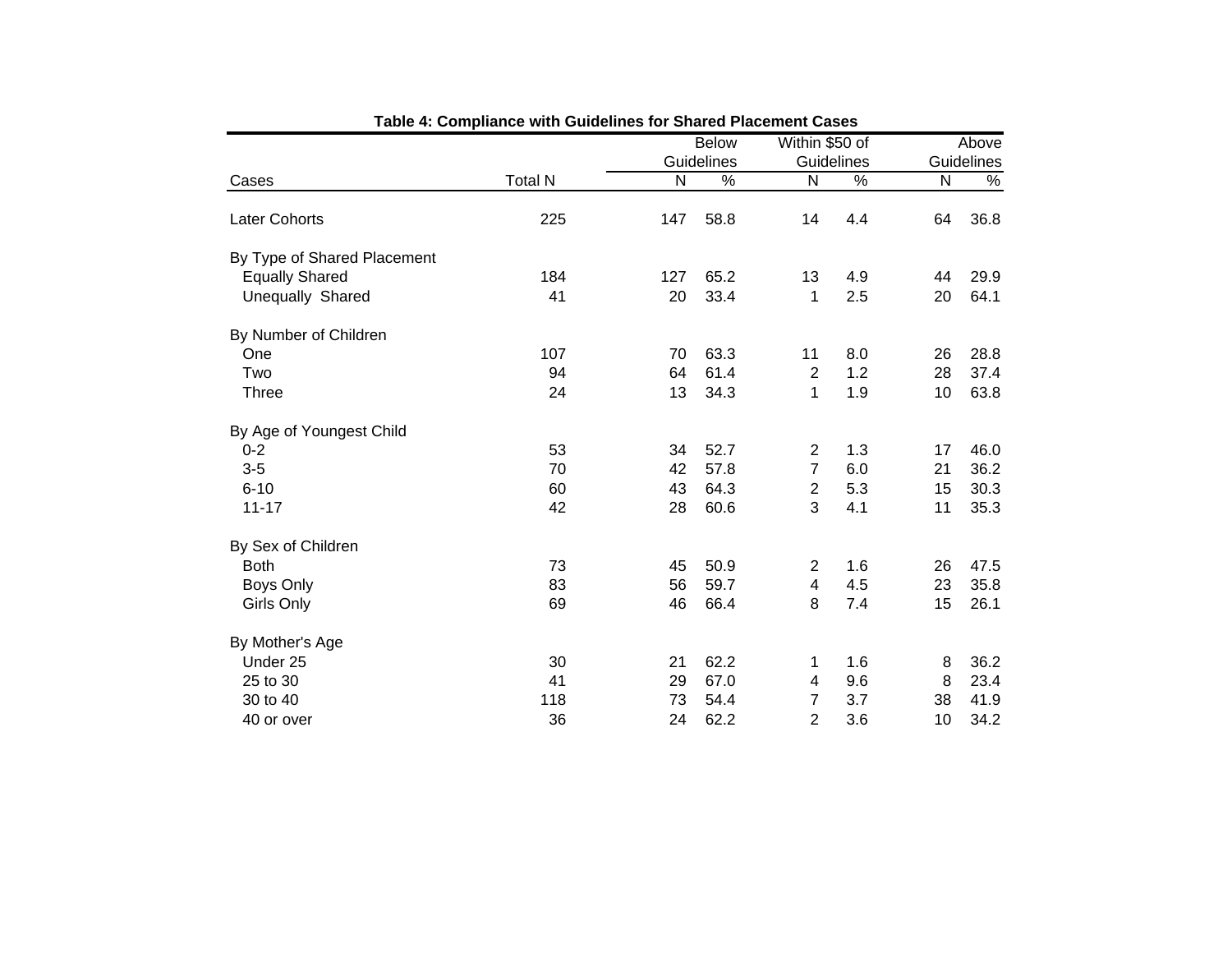|                                   |                |              | <b>Below</b> | Within \$50 of |            |              | Above      |
|-----------------------------------|----------------|--------------|--------------|----------------|------------|--------------|------------|
|                                   |                | Guidelines   |              |                | Guidelines |              | Guidelines |
| Cases                             | <b>Total N</b> | $\mathsf{N}$ | %            | $\mathsf{N}$   | %          | $\mathsf{N}$ | %          |
| By Father's Age                   |                |              |              |                |            |              |            |
| Under 30                          | 46             | 32           | 65.7         | 3              | 3.1        | 11           | 31.2       |
| 30 to 40                          | 116            | 76           | 59.0         | $\overline{7}$ | 5.4        | 33           | 35.6       |
| 40 or over                        | 63             | 39           | 54.4         | 4              | 3.4        | 20           | 42.2       |
| By Parent's Legal Representation  |                |              |              |                |            |              |            |
| <b>Both Parents Have Attorney</b> | 136            | 85           | 57.3         | 7              | 3.8        | 44           | 38.9       |
| Only Father Has Attorney          | 22             | 18           | 64.6         | 1              | 4.9        | 3            | 30.5       |
| Only Mother Has Attorney          | 30             | 20           | 66.7         | 1              | 2.4        | 9            | 30.9       |
| Neither Has Attorney              | 37             | 24           | 57.2         | 5              | 8.1        | 8            | 34.8       |
| By Location                       |                |              |              |                |            |              |            |
| Milwaukee County                  | 26             | 15           | 57.8         | 1              | 3.8        | 10           | 38.4       |
| <b>Outside Milwaukee</b>          | 199            | 132          | 59.2         | 13             | 4.6        | 54           | 36.2       |
| By Length of Marriage             |                |              |              |                |            |              |            |
| Less Than 5 Yrs                   | 52             | 35           | 64.3         | 4              | 4.4        | 13           | 31.3       |
| 5 to 10 Yrs                       | 63             | 43           | 57.6         | 4              | 4.2        | 16           | 38.2       |
| 10 to 15 Yrs                      | 63             | 36           | 52.5         | 3              | 5.4        | 24           | 42.1       |
| Over 15 Yrs                       | 46             | 32           | 63.3         | 3              | 3.5        | 11           | 33.3       |
| By Nearness of Residences         |                |              |              |                |            |              |            |
| Same Zip Code                     | 110            | 78           | 67.8         | 6              | 3.8        | 26           | 28.4       |
| Same State/Different Zip Code     | 106            | 64           | 51.6         | 8              | 5.1        | 34           | 43.3       |

**Table 4, continued**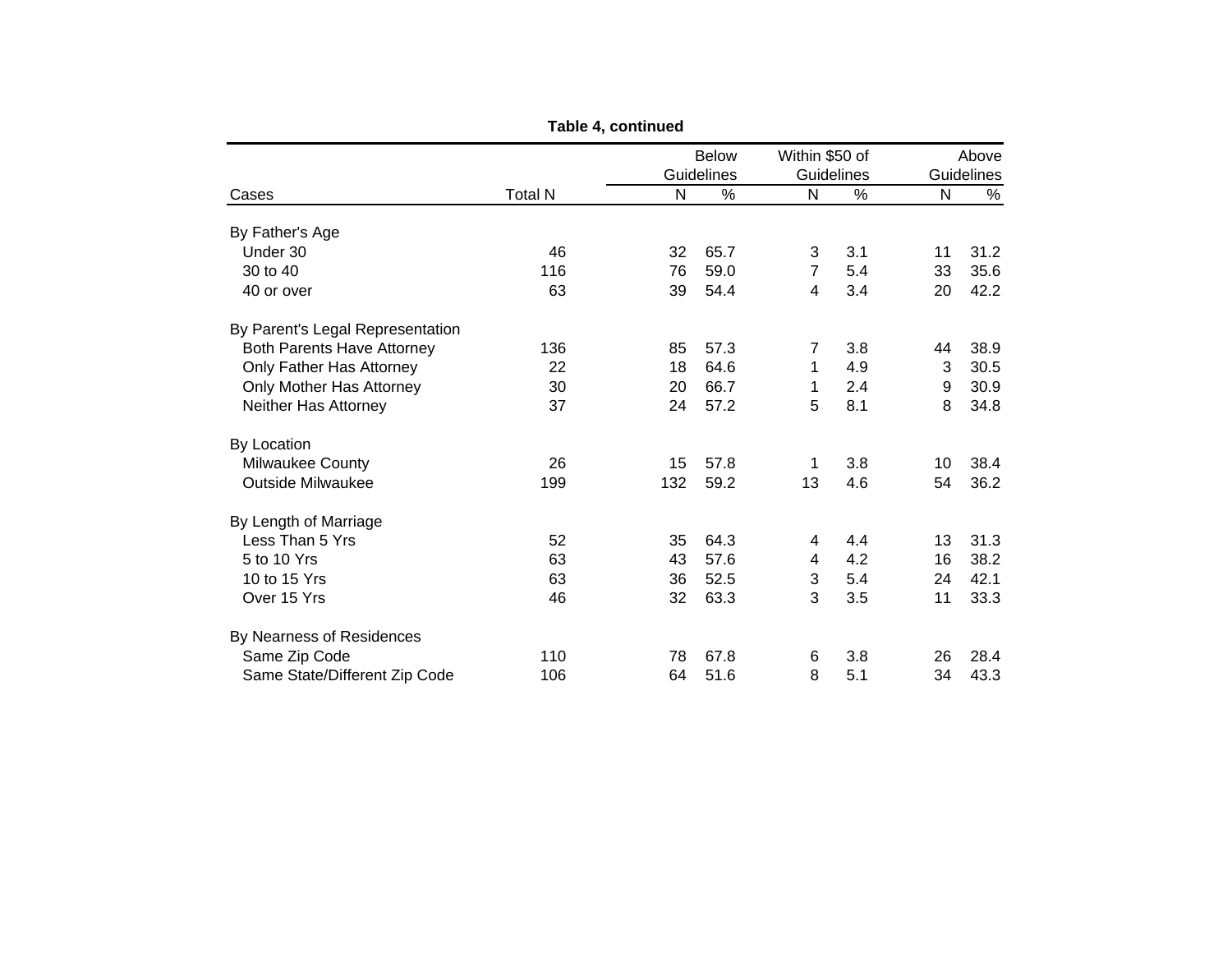|                                          |                | Table 4, continued |            |                         |      |                 |            |
|------------------------------------------|----------------|--------------------|------------|-------------------------|------|-----------------|------------|
|                                          |                | <b>Below</b>       |            | Within \$50 of          |      | Above           |            |
|                                          |                |                    | Guidelines | Guidelines              |      |                 | Guidelines |
| Cases                                    | <b>Total N</b> | N                  | $\%$       | N                       | $\%$ | $\mathsf{N}$    | %          |
| By Mother's Income                       |                |                    |            |                         |      |                 |            |
| \$0-\$10K                                | 39             | 28                 | $57.6$ .   |                         |      | 11              | 42.4       |
| \$10K-\$20K                              | 67             | 38                 | 48.2       | 4                       | 2.4  | 25              | 49.4       |
| \$20K-\$30K                              | 67             | 42                 | 61.2       | $\overline{7}$          | 8.6  | 18              | 30.1       |
| \$30K-\$40K                              | 24             | 19                 | 74.8.      |                         |      | 5               | 25.2       |
| \$40K or higher                          | 28             | 20                 | 73.3       | 3                       | 9.9  | 5               | 16.8       |
| By Father's Income                       |                |                    |            |                         |      |                 |            |
| 0-\$20K                                  | 37             | 27                 | 75.0       | 4                       | 5.1  | 6               | 20.0       |
| \$20K-\$30K                              | 53             | 38                 | 62.5       | 6                       | 10.8 | 9               | 26.7       |
| \$30K-\$40K                              | 43             | 31                 | 69.8.      |                         |      | 12              | 30.2       |
| \$40K-\$50K                              | 47             | 29                 | 60.5       | 4                       | 6.6  | 14              | 32.9       |
| \$50K or higher                          | 45             | 22                 | 37.3.      |                         |      | 23              | 62.7       |
| By Parent's Combined Income              |                |                    |            |                         |      |                 |            |
| \$0-\$30K                                | 22             | 18                 | $77.0$ .   |                         |      | 4               | 23.0       |
| \$30K-\$40K                              | 30             | 22                 | 80.0       | 4                       | 7.3  | 4               | 12.7       |
| \$40K-\$50K                              | 33             | 18                 | 46.7       | $\overline{\mathbf{4}}$ | 10.5 | 11              | 42.8       |
| \$50K-\$60K                              | 33             | 24                 | 73.6       | 3                       | 5.7  | $6\phantom{1}6$ | 20.8       |
| \$60K-\$75K                              | 51             | 31                 | $52.0$ .   |                         |      | 20              | 48.0       |
| \$75K or higher                          | 56             | 34                 | 52.1       | 3                       | 4.3  | 19              | 43.6       |
| By Mother's Contribution to Total Income |                |                    |            |                         |      |                 |            |
| 1%-20%                                   | 35             | 22                 | 47.4.      |                         |      | 13              | 52.6       |
| 21%-30%                                  | 33             | 18                 | 43.7       | 1                       | 1.5  | 14              | 54.8       |
| 31%-40%                                  | 46             | 27                 | $57.3$ .   |                         |      | 19              | 42.7       |
| 41%-50%                                  | 58             | 38                 | 59.4       | 6                       | 10.5 | 14              | 30.2       |
| 51%-100%                                 | 53             | 42                 | 81.2       | $\overline{7}$          | 8.0  | 4               | 10.9       |

 Cases with missing information are omitted in the following categories: Lenth of Marriage (1 case) and Nearness All percentages are weighted to account for nonrandom sampling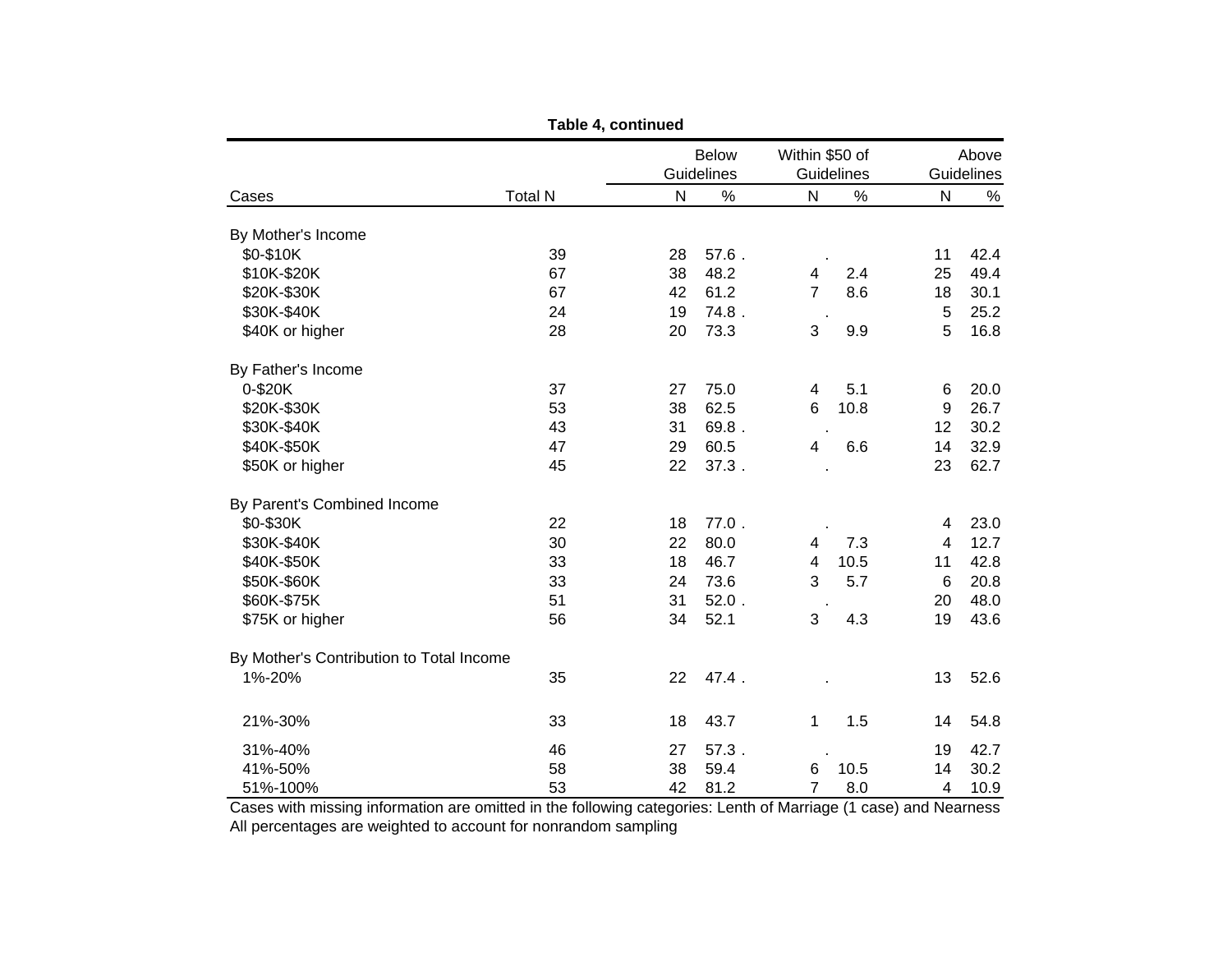|                             |                |    | <b>Below</b>  |     | Within \$600 of | Above          |            |
|-----------------------------|----------------|----|---------------|-----|-----------------|----------------|------------|
|                             |                |    | Guidelines    |     | Guidelines      |                | Guidelines |
| Cases                       | <b>Total N</b> | N  | $\frac{9}{6}$ | N   | %               | $\mathsf{N}$   | $\%$       |
| Later Cohorts               | 225            | 78 | 33.8          | 101 | 38.7            | 46             | 27.4       |
| By Type of Shared Placement |                |    |               |     |                 |                |            |
| <b>Equally Shared</b>       | 184            | 69 | 39.3          | 81  | 36.1            | 34             | 24.6       |
| Unequally Shared            | 41             | 9  | 11.9          | 20  | 49.3            | 12             | 38.9       |
| By Number of Children       |                |    |               |     |                 |                |            |
| One                         | 107            | 32 | 29.9          | 61  | 54.2            | 14             | 15.9       |
| Two                         | 94             | 37 | 40.5          | 34  | 28.7            | 23             | 30.8       |
| <b>Three</b>                | 24             | 9  | 26.6          | 6   | 15.0            | 9              | 58.4       |
| By Age of Youngest Child    |                |    |               |     |                 |                |            |
| $0 - 2$                     | 53             | 16 | 25.4          | 21  | 29.7            | 16             | 44.9       |
| $3-5$                       | 70             | 21 | 29.2          | 37  | 50.3            | 12             | 20.5       |
| $6 - 10$                    | 60             | 25 | 41.7          | 24  | 36.3            | 11             | 22.0       |
| $11 - 17$                   | 42             | 16 | 42.1          | 19  | 31.9            | $\overline{7}$ | 25.9       |
| By Sex of Children          |                |    |               |     |                 |                |            |
| <b>Both</b>                 | 73             | 26 | 33.5          | 25  | 26.9            | 22             | 39.6       |
| Boys Only                   | 83             | 28 | 31.4          | 39  | 42.3            | 16             | 26.2       |
| Girls Only                  | 69             | 24 | 37.5          | 37  | 47.0            | 8              | 15.5       |
| By Mother's Age             |                |    |               |     |                 |                |            |
| Under 25                    | 30             | 9  | 25.5          | 15  | 46.1            | 6              | 28.3       |
| 25 to 30                    | 41             | 14 | 33.3          | 21  | 46.4            | 6              | 20.3       |
| 30 to 40                    | 118            | 41 | 32.1          | 52  | 40.0            | 25             | 27.9       |
| 40 or over                  | 36             | 14 | 44.9          | 13  | 23.1            | 9              | 32.0       |

| Table 5: Compliance with Guidelines for Shared Placement Cases |  |  |
|----------------------------------------------------------------|--|--|
|----------------------------------------------------------------|--|--|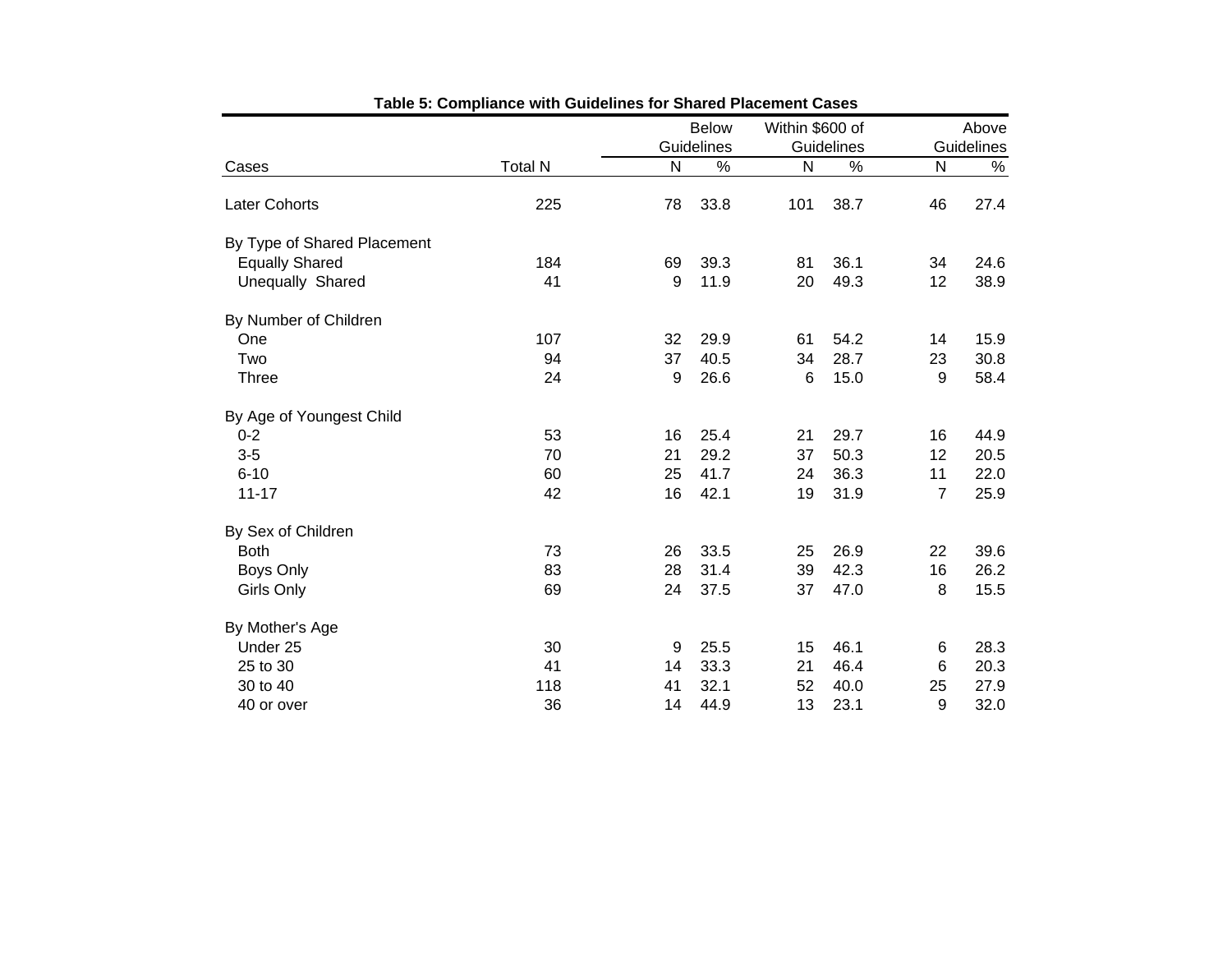| Table 5, continued                |                |                            |      |                               |      |                     |      |  |
|-----------------------------------|----------------|----------------------------|------|-------------------------------|------|---------------------|------|--|
|                                   |                | <b>Below</b><br>Guidelines |      | Within \$600 of<br>Guidelines |      | Above<br>Guidelines |      |  |
|                                   |                |                            |      |                               |      |                     |      |  |
| Cases                             | <b>Total N</b> | N                          | $\%$ | N                             | %    | N                   | %    |  |
| By Father's Age                   |                |                            |      |                               |      |                     |      |  |
| Under 30                          | 46             | 13                         | 26.0 | 24                            | 48.2 | 9                   | 25.8 |  |
| 30 to 40                          | 116            | 39                         | 32.8 | 56                            | 41.9 | 21                  | 25.3 |  |
| 40 or over                        | 63             | 26                         | 40.5 | 21                            | 27.3 | 16                  | 32.3 |  |
| By Parent's Legal Representation  |                |                            |      |                               |      |                     |      |  |
| <b>Both Parents Have Attorney</b> | 136            | 47                         | 33.6 | 57                            | 37.1 | 32                  | 29.3 |  |
| Only Father Has Attorney          | 22             | 11                         | 38.9 | 9                             | 36.9 | 2                   | 24.2 |  |
| Only Mother Has Attorney          | 30             | 10                         | 38.9 | 14                            | 37.8 | 6                   | 23.3 |  |
| Neither Has Attorney              | 37             | 10                         | 28.8 | 21                            | 47.3 | 6                   | 23.8 |  |
| By Location                       |                |                            |      |                               |      |                     |      |  |
| Milwaukee County                  | 26             | 11                         | 42.4 | 7                             | 26.9 | 8                   | 30.8 |  |
| <b>Outside Milwaukee</b>          | 199            | 67                         | 30.9 | 94                            | 42.8 | 38                  | 26.3 |  |
| By Length of Marriage             |                |                            |      |                               |      |                     |      |  |
| Less Than 5 Yrs                   | 52             | 12                         | 20.8 | 29                            | 53.7 | 11                  | 25.5 |  |
| 5 to 10 Yrs                       | 63             | 24                         | 35.6 | 29                            | 35.2 | 10                  | 29.2 |  |
| 10 to 15 Yrs                      | 63             | 19                         | 29.8 | 28                            | 42.8 | 16                  | 27.4 |  |
| Over 15 Yrs                       | 46             | 23                         | 50.9 | 14                            | 21.5 | 9                   | 27.5 |  |
| By Nearness of Residences         |                |                            |      |                               |      |                     |      |  |
| Same Zip Code                     | 110            | 42                         | 40.1 | 49                            | 37.5 | 19                  | 22.4 |  |
| Same State/Different Zip Code     | 106            | 34                         | 29.3 | 48                            | 39.4 | 24                  | 31.3 |  |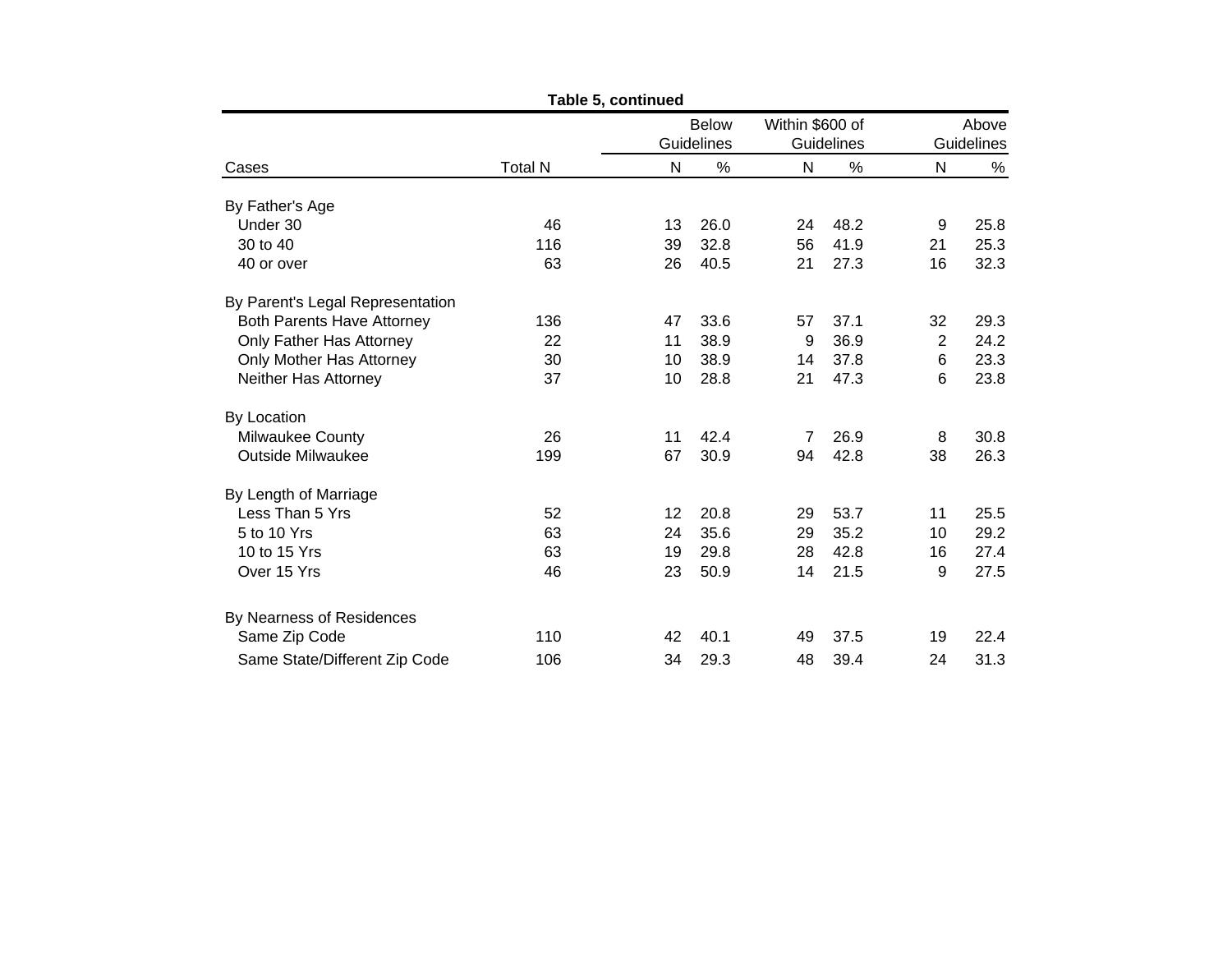|                                          |                | Table 5, continued |                                 |                |       |            |      |
|------------------------------------------|----------------|--------------------|---------------------------------|----------------|-------|------------|------|
|                                          |                |                    | Within \$600 of<br><b>Below</b> |                | Above |            |      |
|                                          |                | Guidelines         |                                 | Guidelines     |       | Guidelines |      |
| Cases                                    | <b>Total N</b> | ${\sf N}$          | $\%$                            | N              | $\%$  | ${\sf N}$  | $\%$ |
|                                          |                |                    |                                 |                |       |            |      |
| By Mother's Income                       |                |                    |                                 |                |       |            |      |
| \$0-\$10K                                | 39             | 18                 | 36.8                            | 12             | 24.4  | 9          | 38.8 |
| \$10K-\$20K                              | 67             | 20                 | 29.9                            | 30             | 33.3  | 17         | 36.7 |
| \$20K-\$30K                              | 67             | 19                 | 28.8                            | 35             | 51.1  | 13         | 20.1 |
| \$30K-\$40K                              | 24             | 5                  | 19.4                            | 16             | 63.0  | 3          | 17.6 |
| \$40K or higher                          | 28             | 16                 | 63.4                            | 8              | 28.2  | 4          | 8.3  |
| By Father's Income                       |                |                    |                                 |                |       |            |      |
| 0-\$20K                                  | 37             | 11                 | 35.4                            | 23             | 54.9  | 3          | 9.7  |
| \$20K-\$30K                              | 53             | 17                 | 20.8                            | 30             | 63.9  | $\,6\,$    | 15.3 |
| \$30K-\$40K                              | 43             | 12                 | 31.4                            | 23             | 49.2  | 8          | 19.4 |
| \$40K-\$50K                              | 47             | 18                 | 46.4                            | 19             | 28.8  | 10         | 24.8 |
| \$50K or higher                          | 45             | 20                 | 34.7                            | $6\phantom{1}$ | 9.7   | 19         | 55.6 |
| By Parent's Combined Income              |                |                    |                                 |                |       |            |      |
| \$0-\$30K                                | 22             | 10                 | 38.9                            | 9              | 41.3  | 3          | 19.8 |
| \$30K-\$40K                              | 30             | 11                 | 40.4                            | 16             | 50.1  | 3          | 9.5  |
| \$40K-\$50K                              | 33             | 5                  | 11.0                            | 23             | 70.4  | 5          | 18.6 |
| \$50K-\$60K                              | 33             | 9                  | 37.8                            | 20             | 50.2  | 4          | 12.0 |
| \$60K-\$75K                              | 51             | 16                 | 30.8                            | 18             | 24.2  | 17         | 45.0 |
| \$75K or higher                          | 56             | 27                 | 45.1                            | 15             | 21.8  | 14         | 33.1 |
|                                          |                |                    |                                 |                |       |            |      |
| By Mother's Contribution to Total Income |                |                    |                                 |                |       |            |      |
| 1%-20%                                   | 35             | 16                 | 34.0                            | 9              | 19.1  | 10         | 46.9 |
| 21%-30%                                  | 33             | 13                 | 35.9                            | 9              | 16.0  | 11         | 48.1 |
| 31%-40%                                  | 46             | 22                 | 48.4                            | 11             | 21.7  | 13         | 29.9 |
| 41%-50%                                  | 58             | $6\phantom{1}6$    | 8.7                             | 42             | 73.8  | 10         | 17.5 |
| 51%-100%                                 | 53             | 21                 | 45.9                            | 30             | 51.9  | 2          | 2.2  |

All percentages are weighted to account for nonrandom sampling Cases with missing information are omitted in the following categories: Length of Marriage (1 case) and Nearness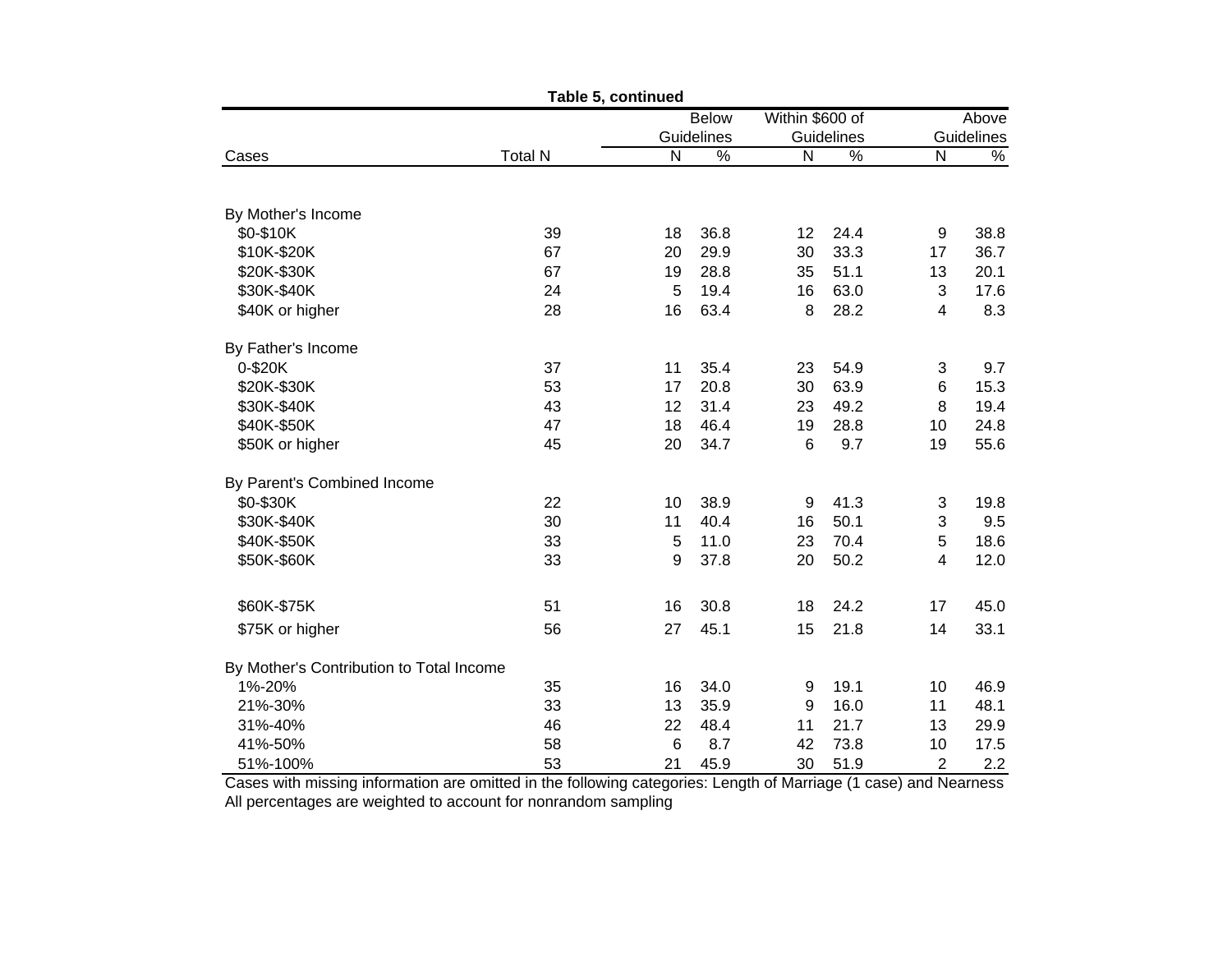amount is raised to \$50/month (\$600/year). This latter amount is consistent with a cut-off used in Melli, Brown, and Cancian (1997, pp. 792−93), where they noted that 33.0 percent of equal shared placement cases with no order would have had a guidelines order (under the 1995 guideline) under \$50/month.

In Table 3, where any order within 10 percent of the guideline amount is considered to be consistent, we especially notice that among this later cohort, fully half (50 percent) received no child support order at all. When child support orders were given they were generally more than 10 percent above the level suggested by the guideline: 72 percent (35.8/49.5 percent)of the cases with any child support order had an order that was greater than the guidelines provided for.

Table 4 shows that considering cases with orders to be consistent with the guidelines if they were within \$50 of the guidelines amount does not change the distribution all that much. We still note that almost three-fifths of cases have orders which are more than \$50 below the shared placement guideline amount (including those with \$0 orders) and among those at or over the guideline amount, most are more than \$50 above the guidelines.

When we widen the criterion to be considered consistent with guidelines to \$600 a year (shown in Table 5) the conclusion changes dramatically: 38 percent of cases are now consistent with the guidelines, with one-third below and 27 percent above.

No matter which criterion is used we find that 50/50 shared placement cases are much more likely to have orders below guideline amounts than are unequal shared cases. In Table 3 we can see that this appears due to the fact that nearly 60 percent of cases with 50/50 shared physical placement had no child support order, while only 13 percent of those with unequal shared placement had no child support ordered

It may well be that the changes to the guidelines issued in 1995 that prescribed a formula for determining orders in 50/50 shared cases are either being resisted by local courts and divorcing couples, or at least have not yet seeped down into common practice. Because 50/50 shared placement cases have a low rate of child support orders of any kind—much less in compliance with the guidelines—and because 50/50 shared placement is, by far, the most common type of shared placement, there is little room for much compliance with the guidelines.

20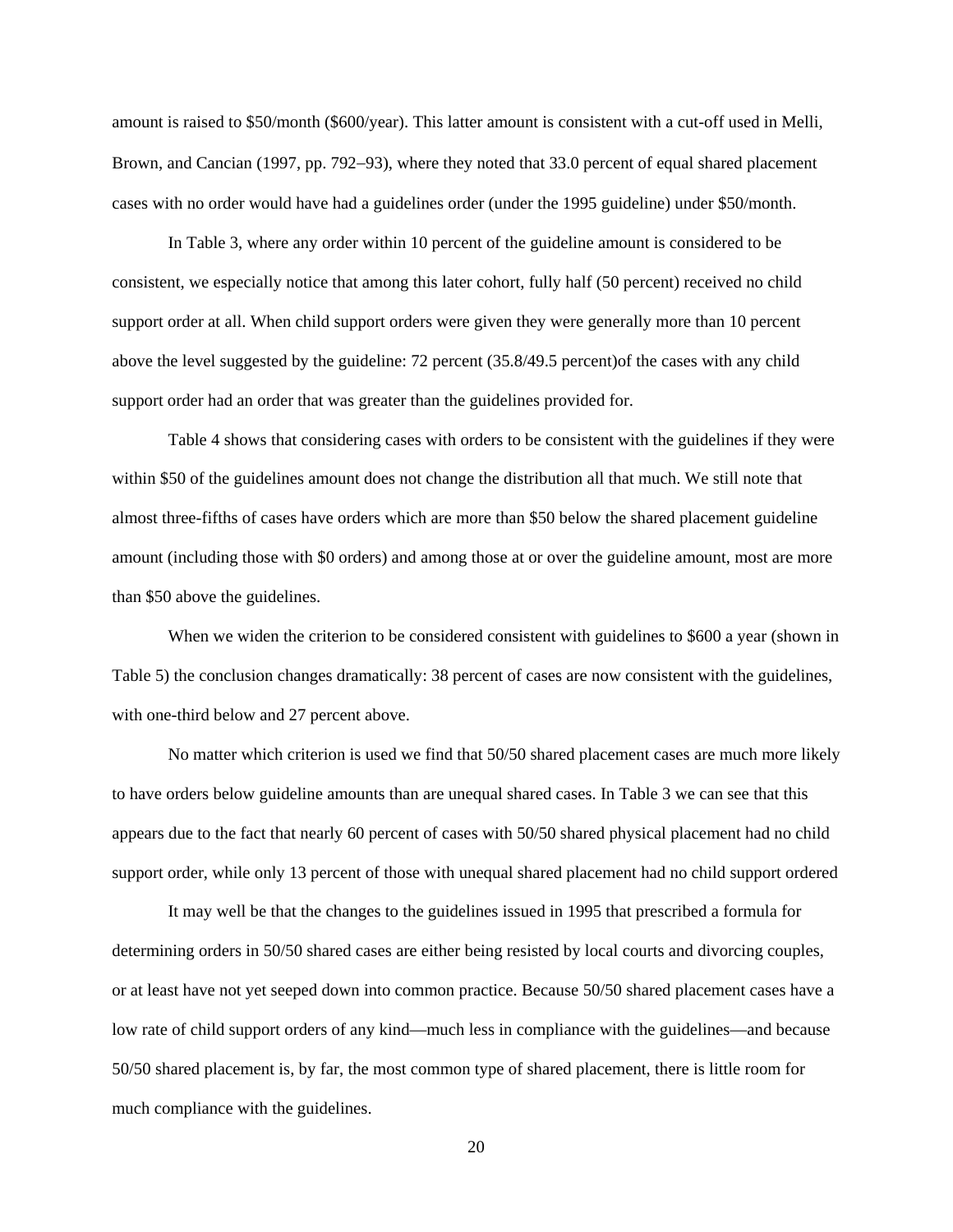Although there appears to be little variation in the distribution of orders across many of the subgroups shown in Table 3 (10 percent criterion) and Table 4 (\$50/year criterion), there are a few which do seem to matter. When mothers have an attorney or both parents have an attorney there is a higher likelihood that there is a child support order and a higher likelihood that it is at or above the guidelines amount, but when only the father has an attorney, or no parent has an attorney then there is a lower likelihood of compliance with the guidelines.

We can also see that when parents live in the same zip code, the percentage of cases consistent with or higher than the child support guideline is quite a bit lower  $(32\% = 5\% + 27\%$ , in Table 3) than when the parents live in different zip codes  $(47\%-11\% + 36\%)$ , in Table 3). It may be that parents who are living nearby are more likely to have 50/50 shared placement, or that parents who live near each other may be less inclined to press for a larger child support order in order to preserve amicable relations.

Parents' income appears to behave as expected. A higher mother's income is associated with a lower likelihood of any child support order, and a somewhat lower likelihood of an order above the compliance level. Similarly, higher levels of father's income strongly increases the likelihood of a child support order, and appears to increase the probability of orders at or above the guidelines.

The pattern of consistency with guidelines across subgroups does seem to depend on the criterion used. In Table 5 (\$600/year criterion), we do find more variation across subgroups. Here we note that cases are more likely to have orders consistent with the guideline when they have fewer children, when the age of the youngest child is between 3 and 5, when parents are younger, when marriages are shorter, and when mother's income is higher, and father's income is lower. It seems quite clear that the reason for these differences with the other criteria is that these subgroups are all associated with higher likelihood of not having any child support order at all. The wider the criterion we use to consider cases consistent, the more likely we are to find that no-order cases are consistent. Because such a large percentage of these cases has no order, subgroups with larger percentages of cases without orders will move from more inconsistent to more consistent as the band widens.

21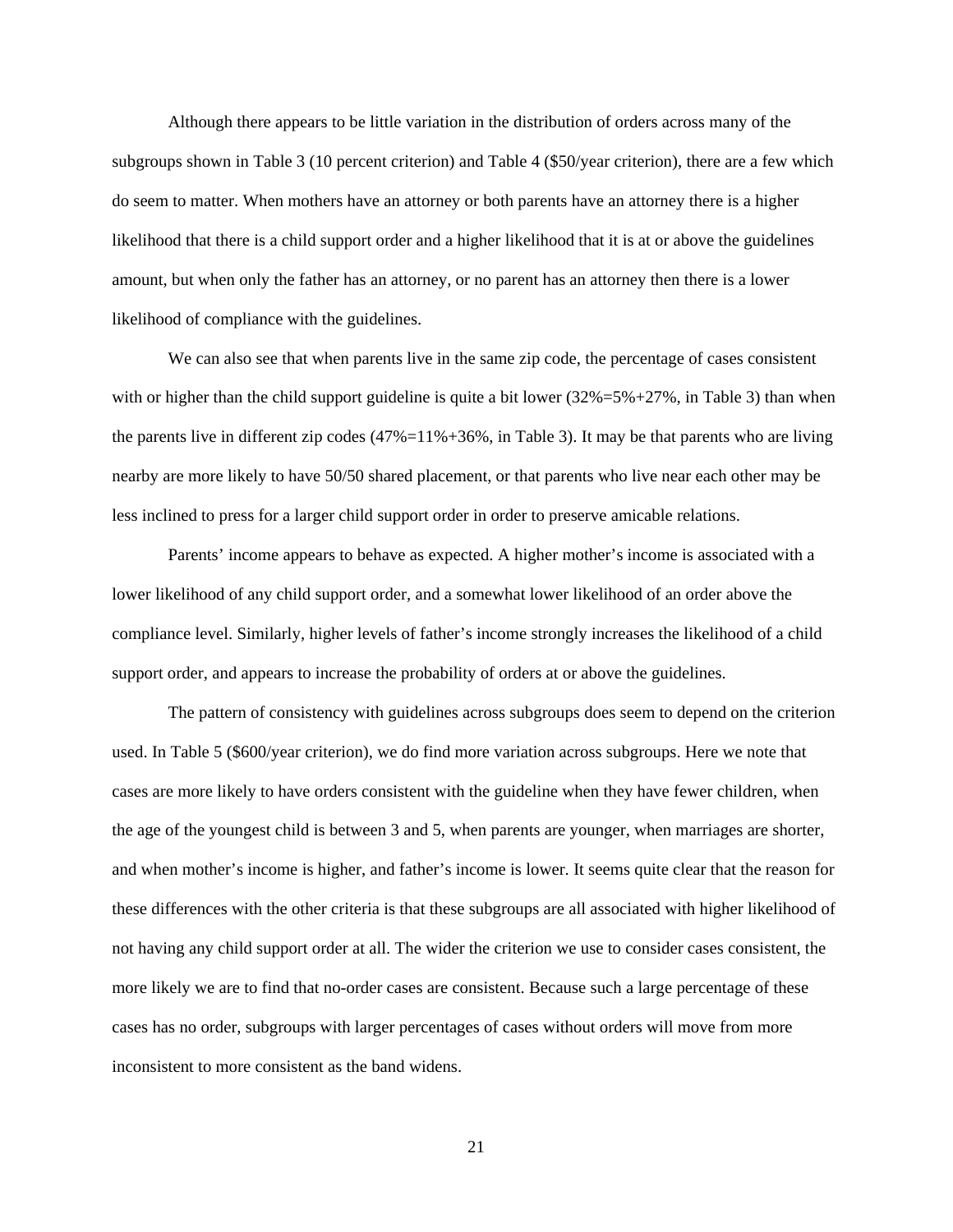# **CONCLUSION**

Because of the small number of shared-placement cases in the earlier cohorts for whom we were able to test compliance with the guidelines, we were not able to conduct a substantive analysis of compliance with the shared placement guidelines over time. We were able to use a sample of cases from the late 1990s to measure the level of compliance with the child support guidelines of 1995. One of the purposes of the 1995 revision was specifically to address the absence of any guidelines to cover cases in which the parents shared placement of their children equally, but it appears that the level of consistency with this guideline is still quite low for these equal shared cases, when consistency is measured with narrower bands. Of course if we widen the criterion for considering cases consistent, then consistency increases.

We do find it encouraging that when child support orders are awarded, they do generally appear to be at or above the levels specified in the guidelines. It remains to be seen if compliance with these guidelines will increase as the use of shared placement continues to grow.